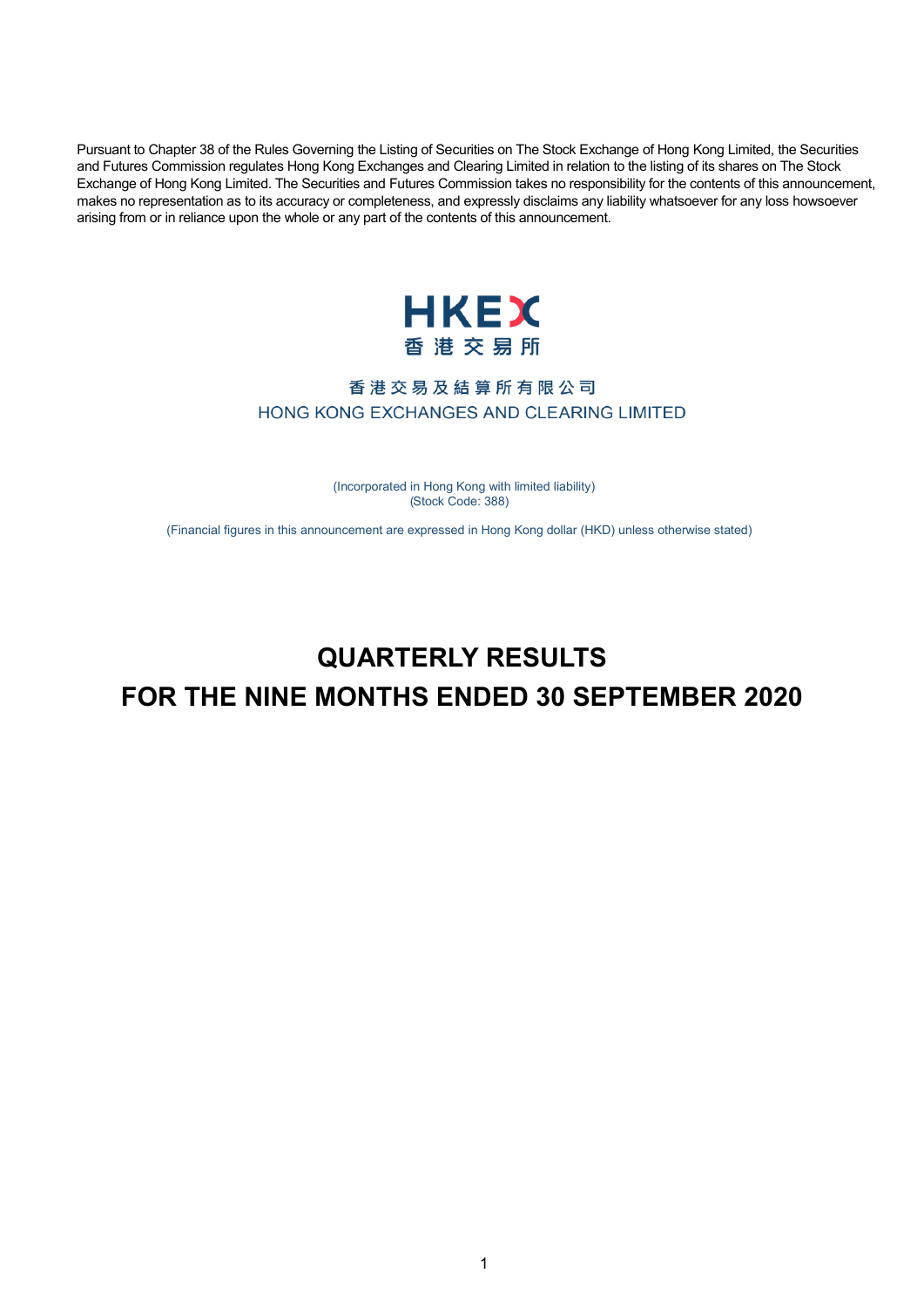#### **Charles Li, Chief Executive said:**

"HKEX performed well in the first nine months of 2020, despite a volatile macro backdrop. Revenue and other income, and profit reached record highs in the first nine months of 2020, underpinned by strong Cash Market turnover, Stock Connect and Bond Connect volumes, as well as a buoyant IPO market. Investment income was lower than last year, reflecting global portfolio valuations and the low interest rate environment. We remain on track with the delivery of our Strategic Plan 2019- 2021, well-placed to capture future growth opportunities, and fully focused on managing costs and risks. With robust trading volumes, a strong IPO pipeline, and an expanding product portfolio, I am confident that HKEX will play an increasingly important role in global markets."

### **Strategic Highlights**

- Hong Kong's IPO market ranked third globally by IPO funds raised and fourth globally by number of IPOs in YTD Q3 2020<sup>1</sup> , including a number of high profile secondary and biotech listings, including NetEase, JD.com, and Yum China **Holdings**
- Stock Connect Northbound and Southbound ADT reached record nine-month highs of RMB90.0 billion and \$23.2 billion respectively
- Bond Connect celebrated its 3rd anniversary in July, with ADT reaching a record nine-month high of RMB19.7 billion. A number of enhancements were implemented in Q3, including fee reductions, trading hours extension and the expansion in the number of foreign exchange settlement banks
- 38 MSCI Asia and Emerging Markets Index Futures were launched in Q3, representing a major step forward in the expansion of HKEX's derivatives product portfolio. The launch is being supported by enhanced incentives for liquidity providers and proprietary traders, as well as selected fee holidays
- Other new product launches in Q3 included the first ETF under master-feeder structure; the first four A share L&I Products; the first four Hang Seng TECH Index ETFs; and natural gas products on QME
- The listing cycle of structured products was shortened from five to three trading days in July 2020
- The LME issued discussion papers on its sustainability plan and LMEpassport, a platform to support voluntary transparency on sustainability criteria
- HKEX Foundation and its first flagship Charity Partnership Programme were launched, as well as the HKEX University Scholarship Programme, in celebration of HKEX's 20th listing anniversary
- HKEX's commitment to sustainability and the growth of green finance in Asia was reinforced with the announcement of STAGE in June 2020 - a new sustainable and green finance platform, promoting access, knowledge and insight

#### **Financial Highlights**

- YTD Q3 2020 revenue and other income was 12 per cent higher than YTD Q3 2019, a nine-month record high
	- Core business revenue was up 21 per cent against YTD Q3 2019, reflecting higher trading and clearing fees driven by record headline ADT<sup>2</sup>
	- Stock Connect revenue and other income reached a record high of \$1,354 million, up 79 per cent against YTD Q3 2019
- Net investment income fell \$673 million against YTD Q3 2019, primarily due to the lower fair value gains of collective investment schemes, reflecting valuations in global equity and fixed income markets
- Operating expenses were 11 per cent higher than YTD Q3 2019. Excluding HKEX Foundation charitable expenses<sup>3</sup>, operating expenses were up 9 per cent, attributable to annual payroll adjustments and increased headcount arising from the acquisition of BayConnect in June 2019, and higher IT costs and professional fees
- EBITDA<sup>4</sup> margin was 77 per cent, consistent with YTD Q3 2019, and 2 per cent higher than the full 2019 financial year
- Profit attributable to shareholders was a nine-month record high of \$8,580 million, 16 per cent higher than YTD Q3 2019

 $\overline{a}$ 1 Q1 = first quarter, Q2 = second quarter, Q3 = third quarter, Q4 = fourth quarter, 1H = first half, 2H = second half, YTD Q3 = nine months ended 30 September, YTD Q3 2019 or the prior period = nine months ended 30 September 2019, YTD Q3 2020 or the period = nine months ended 30 September 2020

<sup>2</sup> ADT of equity products, derivative warrants (DWs), callable bull/bear contracts (CBBCs) and warrants traded on the Stock Exchange 3 HKEX Foundation Limited (HKEX Foundation) was established to deepen HKEX's commitment and long established connectivity with our communities. From 2H 2020 onwards, both the donation income from the Stock Code Balloting Charity Scheme and the amounts previously paid directly to the Hong Kong Community Chest were channelled through HKEX Foundation. Together with the first flagship Charity Partnership Programme and other charitable activities, HKEX Foundation charitable expenses amounted to \$57 million in YTD Q3 2020.

<sup>4</sup> For the purposes of this announcement, EBITDA is defined as earnings before interest expenses and other finance costs, taxation, depreciation and amortisation. It excludes the Group's share of results of the joint ventures and other non-recurring costs arising from the proposed combination with London Stock Exchange Group plc (LSEG).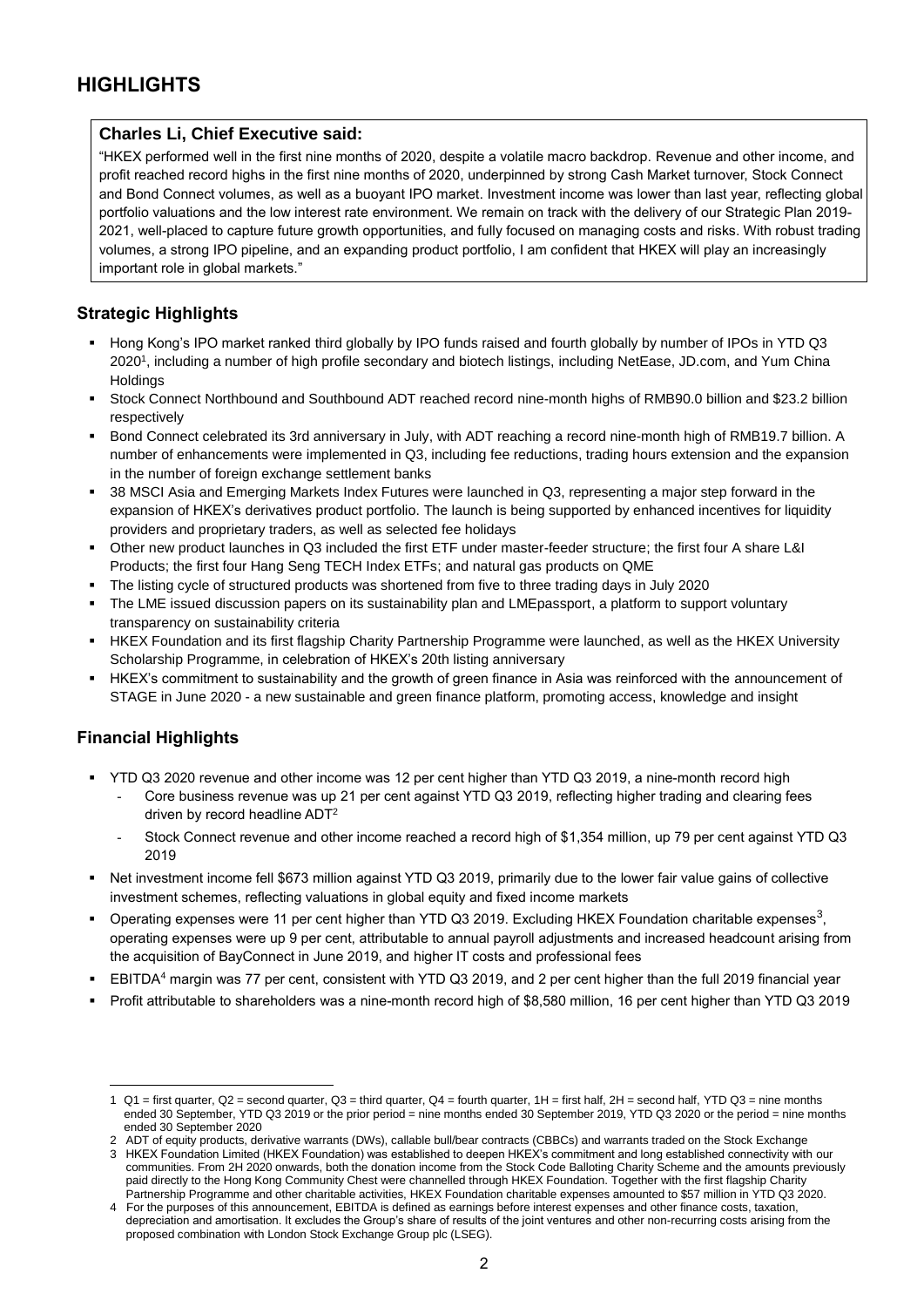# **Key Financials**

| . <i>.</i>                          | <b>YTD</b><br>Q3 2020<br>\$m | <b>YTD</b><br>Q3 2019<br>\$m | Change |
|-------------------------------------|------------------------------|------------------------------|--------|
| Revenue and other income            |                              |                              |        |
| Core business revenue               | 12,608                       | 10,409                       | 21%    |
| Net investment income               | 1,483                        | 2,156                        | (31%)  |
|                                     | 14,091                       | 12,565                       | 12%    |
| Operating expenses                  | 3,208                        | 2,902                        | 11%    |
| <b>EBITDA</b>                       | 10,883                       | 9,663                        | 13%    |
| Profit attributable to shareholders | 8,580                        | 7,412                        | 16%    |
| Basic earnings per share            | \$6.80                       | \$5.92                       | 15%    |
|                                     |                              |                              |        |

#### **Key Market Statistics**

|                                                                               | YTD<br>Q3 2020 | YTD<br>Q3 2019 | Change |
|-------------------------------------------------------------------------------|----------------|----------------|--------|
| ADT of equity products traded on the Stock Exchange (\$bn)                    | $106.8*$       | 70.8           | 51%    |
| ADT of DWs, CBBCs and warrants traded on the Stock Exchange (\$bn)            | 18.9           | 19.7           | (4%)   |
| ADT traded on the Stock Exchange (Headline ADT) (\$bn)                        | $125.7*$       | 90.5           | 39%    |
| ADT of Northbound Trading of Stock Connect (RMBbn)                            | $90.0*$        | 42.0           | 114%   |
| ADV of derivatives contracts traded on the Futures Exchange ('000 contracts)  | 644            | 649            | (1%)   |
| ADV of stock options contracts traded on the Stock Exchange ('000 contracts)  | 523            | 464            | 13%    |
| Chargeable ADV <sup>5</sup> of metals contracts traded on the LME ('000 lots) | 590            | 618            | (5%)   |
| ADT of Bond Connect (RMBbn)                                                   | $19.7*$        | 8.8            | 124%   |
| $\ddotsc$                                                                     |                |                |        |

\* New record high for YTD Q3

 $\overline{a}$ 

<sup>5</sup> Chargeable ADV excludes administrative trades (Admin Trades) and other non-chargeable trades. Admin Trades were introduced in 2017 to meet requirements resulting from Markets in Financial Instruments Directive (MiFID) II.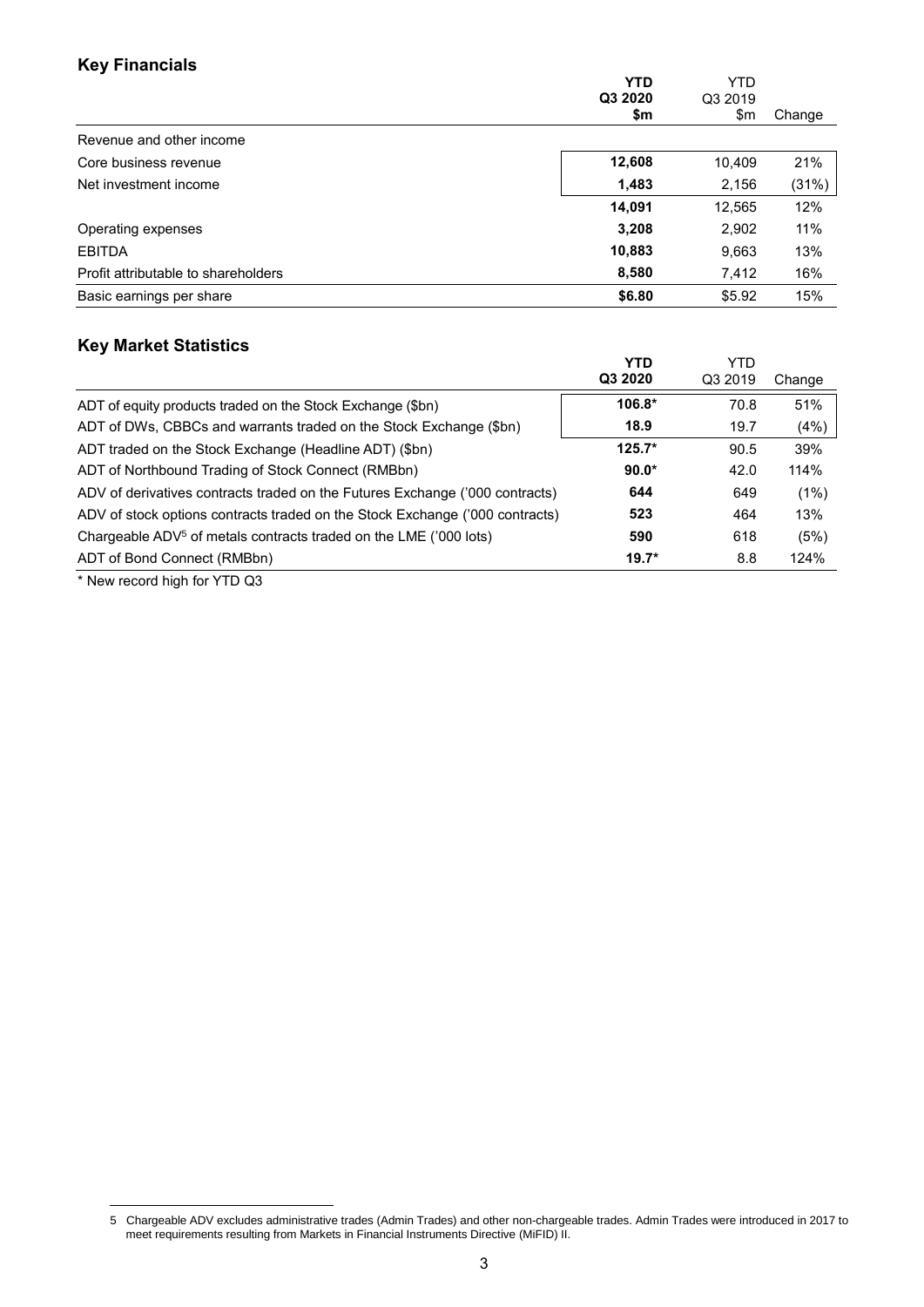# **BUSINESS REVIEW**

#### **Overview** *<sup>6</sup>*





Despite the challenging macroeconomic and geopolitical backdrop, HKEX's business performed well in YTD Q3 2020, with record revenue and other income and profit during the period. Headline ADT<sup>2</sup> rose to a record nine-month high of \$125.7 billion, 39 per cent above YTD Q3 2019. Stock Connect also saw record nine-month revenue and other income in YTD Q3 2020 as both Northbound and Southbound Trading volumes reached record highs.

Revenue and other income for YTD Q3 2020 rose by 12 per cent against YTD Q3 2019, to \$14.1 billion. The increase in trading and clearing fees was partly offset by lower fair value gains on collective investment schemes of \$71 million (\$643 million in YTD Q3 2019), reflecting the performance of the global equity and fixed income markets. Operating expenses increased by 11 per cent compared with the prior period. Excluding HKEX Foundation charitable expenses<sup>3</sup> of \$57 million, operating expenses were up 9 per cent against YTD Q3 2019, mainly due to higher staff costs from annual payroll adjustments and increased headcount arising from the acquisition of BayConnect in June 2019, higher IT and computer maintenance expenses for new IT systems and upgraded networks, and higher professional fees incurred for strategic projects and other business initiatives.

For Q3 2020, driven by the increased Cash Market trading activities, revenue and other income reached a quarterly record high of \$5.3 billion, up 11 per cent against Q2 2020. The increase in trading and clearing fees from higher headline ADT (up 24 per cent from Q2 2020) was partly offset by lower net investment income, driven by lower fair value gains of collective investment schemes and lower investment return of the internally-managed funds.

The Group maintained its focus on delivering upon its Strategic Plan 2019-2021, whilst continuing to adopt a prudent approach to cost control and risk management. Throughout the quarter the business has remained responsive and agile, actively managing resources and operations, to ensure the continued stability and resilience of its markets and the business, with work from home programmes, a dedicated employee wellness programme, industry knowledge sharing and

 $\overline{a}$ 6 Includes revenue and sundry income

<sup>7</sup> HKEX and its subsidiaries, which include The Stock Exchange of Hong Kong Limited (SEHK or the Stock Exchange), Hong Kong Futures Exchange Limited (HKFE or the Futures Exchange), Hong Kong Securities Clearing Company Limited (HKSCC), HKFE Clearing Corporation Limited (HKCC), The SEHK Options Clearing House Limited (SEOCH), OTC Clearing Hong Kong Limited (OTC Clear), The London Metal Exchange (LME), LME Clear Limited (LME Clear), BayConnect Technology Company Limited (BayConnect) and other subsidiaries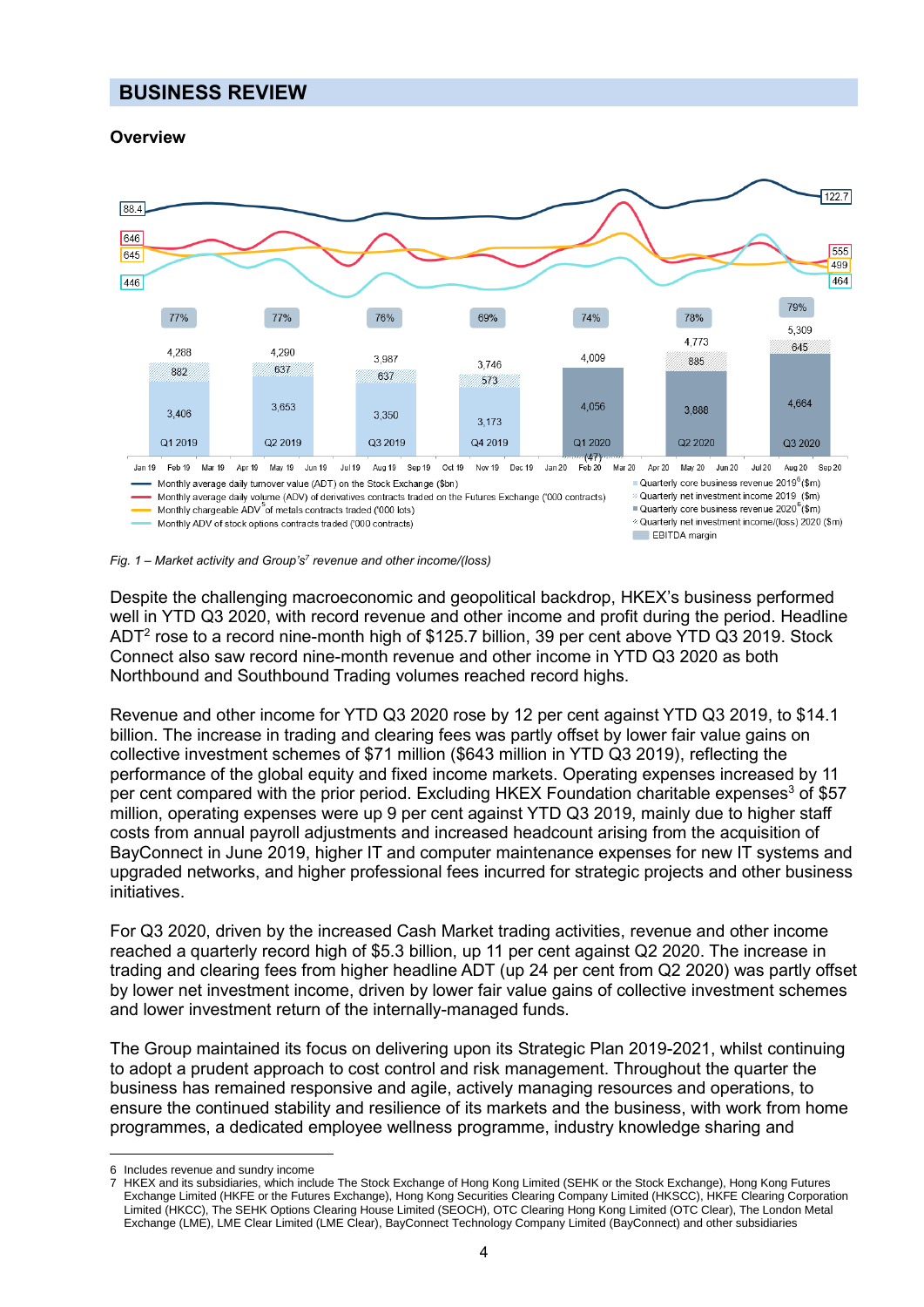leadership on resilience, and broad stakeholder engagement. At the same time HKEX has continued to innovate and play an active role in shaping the long-term sustainability of global financial markets and of our communities, with a renewed focus on green and sustainable finance, good governance, Environmental, Social and Governance (ESG) considerations, philanthropy and community engagement. New initiatives have been rolled out alongside our existing Corporate Social Responsibility (CSR) and sustainability programmes and included completing the distribution of the HKEX COVID-19 Relief Fund, the launch of HKEX Foundation and the new Charity Partnership Programme, the launch of STAGE, our green and sustainable finance platform, and the roll out of the HKEX University Scholarship Programme.

|                                         | <b>YTD Q3 2020</b>                    |                      | YTD Q3 2019                           |                      |
|-----------------------------------------|---------------------------------------|----------------------|---------------------------------------|----------------------|
|                                         | Revenue<br>and other<br>income<br>\$m | <b>EBITDA</b><br>\$m | Revenue<br>and other<br>income<br>\$m | <b>EBITDA</b><br>\$m |
| Results by segment:                     |                                       |                      |                                       |                      |
| Cash                                    | 3,637                                 | 3,201                | 2,750                                 | 2,306                |
| <b>Equity and Financial Derivatives</b> | 2,511                                 | 2,012                | 2,348                                 | 1,930                |
| Commodities                             | 1,107                                 | 592                  | 1,046                                 | 565                  |
| Post Trade                              | 5,771                                 | 5,114                | 4,846                                 | 4,236                |
| Technology                              | 662                                   | 453                  | 576                                   | 406                  |
| Corporate Items                         | 403                                   | (489)                | 999                                   | 220                  |
|                                         | 14,091                                | 10,883               | 12,565                                | 9,663                |

#### **Business Update and Analysis of Results by Operating Segment**

### **Cash Segment**

#### **Analysis of Results**

Trading fees increased by \$808 million, or 58 per cent, compared with YTD Q3 2019. This was more than the 51 per cent increase in ADT of equity products, primarily due to record fees from Stock Connect Northbound Trading of \$339 million (YTD Q3 2019: \$163 million). Trading tariffs rose by 33 per cent, in line with the increase in equity products' trading.

Stock Exchange listing fees dropped by \$16 million, attributable to a \$22 million decrease in initial listing fees from fewer forfeitures, partly offset by a \$6 million increase in annual listing fees from a higher number of listed companies.

Operating expenses decreased by 2 per cent due to lower allocated costs of the Listing Division to this segment. This reflects the decrease in listing fees from equities, compared with the increase in listing fees from DWs and CBBCs, which are under the Equity and Financial Derivatives segment.

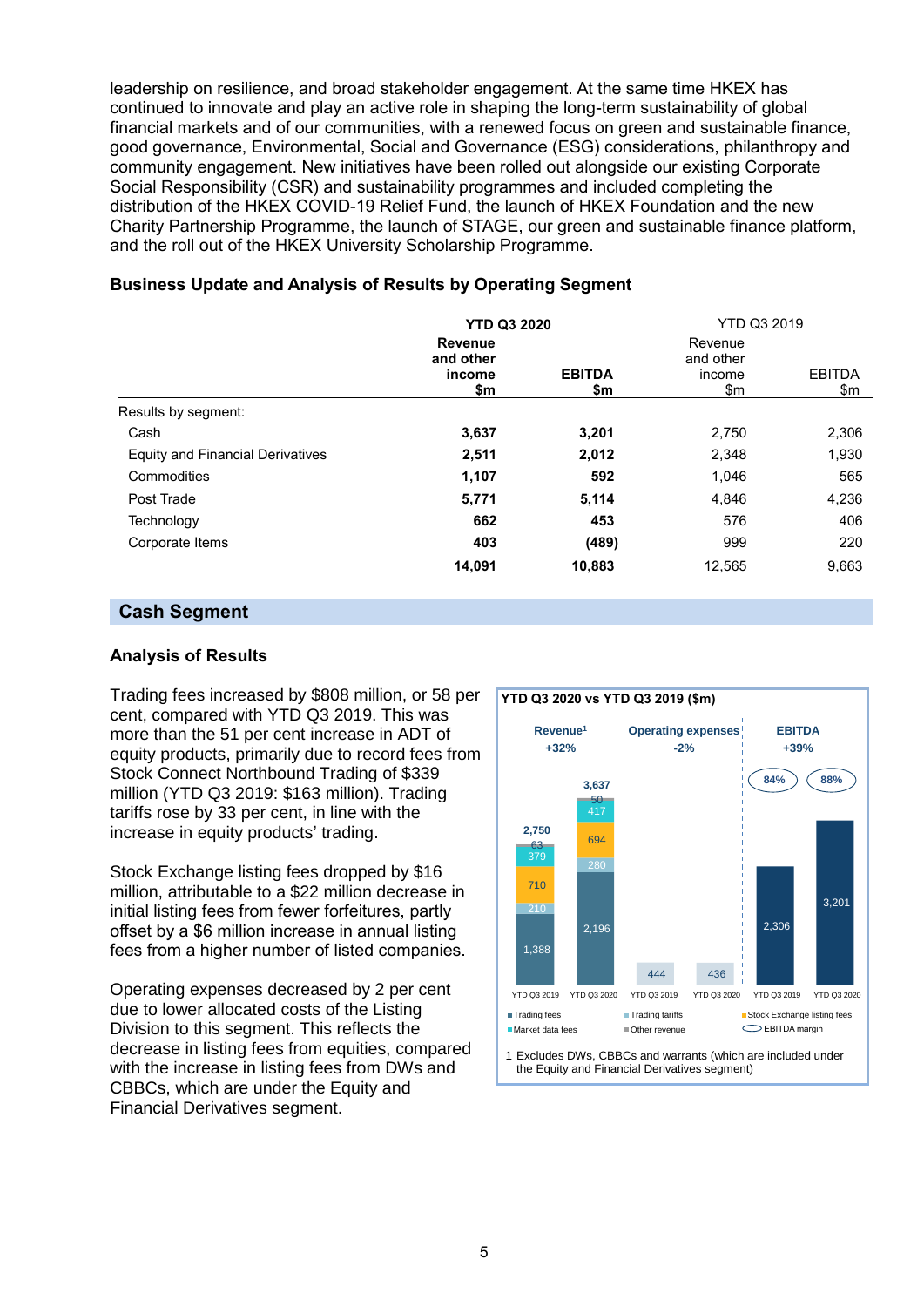The Hong Kong Cash Market performed resiliently, despite the challenging backdrop, and saw significant growth in YTD Q3 2020 compared with YTD Q3 2019, with headline ADT reaching a record nine-month high of \$125.7 billion, up 39 per cent against YTD Q3 2019.

Stock Connect recorded strong flows in both Northbound and Southbound Trading, with ADT reaching record nine-month highs in YTD Q3 2020 at RMB90.0 billion and \$23.2 billion respectively, more than double that of YTD Q3 2019. In addition, daily record highs were set for Northbound Trading turnover (RMB191.2 billion on 7 July 2020) and Southbound Trading turnover (\$60.2 billion on 6 July 2020). As a result, Stock Connect generated record ninemonth revenue and other income of \$1,354 million (YTD Q3 2019: \$758 million), of which \$1,090 million (YTD Q3 2019: \$529 million) arose from trading and clearing activities.

Following the announcement made by the China Securities Regulatory Commission and Shenzhen Stock Exchange on 27 April 2020, the enhanced trading arrangements under the ChiNext reform programme, which include changes of price limits, maximum order size and dynamic price restriction, took effect on 24 August 2020. The new trading arrangements also apply to Northbound Trading under Shenzhen-Hong Kong Stock Connect, which were launched smoothly.

| <b>Key Market Indicators</b>                                                                                                                                                                                                                                                                                                                                                                                                   |                    |       |  |  |
|--------------------------------------------------------------------------------------------------------------------------------------------------------------------------------------------------------------------------------------------------------------------------------------------------------------------------------------------------------------------------------------------------------------------------------|--------------------|-------|--|--|
|                                                                                                                                                                                                                                                                                                                                                                                                                                | YTD Q3             |       |  |  |
|                                                                                                                                                                                                                                                                                                                                                                                                                                | 2020               | 2019  |  |  |
| ADT of equity products traded on<br>the Stock Exchange <sup>1,2</sup> (\$bn)                                                                                                                                                                                                                                                                                                                                                   | 106.8 <sup>4</sup> | 70.8  |  |  |
| ADT of Northbound Trading -<br>Shanghai-Hong Kong Stock<br>Connect <sup>2</sup> (RMBbn)                                                                                                                                                                                                                                                                                                                                        | $38.4^4$           | 22.0  |  |  |
| ADT of Northbound Trading -<br>Shenzhen-Hong Kong Stock<br>Connect <sup>2</sup> (RMBbn)                                                                                                                                                                                                                                                                                                                                        | $51.6^4$           | 20.0  |  |  |
| ADT of Bond Connect (RMBbn)                                                                                                                                                                                                                                                                                                                                                                                                    | 19.7 <sup>4</sup>  | 8.8   |  |  |
| Average daily number of trades of<br>equity products traded on the<br>Stock Exchange <sup>1,2</sup> ('000)                                                                                                                                                                                                                                                                                                                     | $1,587^4$          | 1,193 |  |  |
| Number of newly listed companies<br>on the Main Board <sup>3</sup><br>Number of newly listed companies                                                                                                                                                                                                                                                                                                                         | 97                 | 100   |  |  |
| on GEM                                                                                                                                                                                                                                                                                                                                                                                                                         | 7                  | 8     |  |  |
| Total equity funds raised                                                                                                                                                                                                                                                                                                                                                                                                      |                    |       |  |  |
| - IPOs (\$bn)                                                                                                                                                                                                                                                                                                                                                                                                                  | 215.9              | 133.9 |  |  |
| - Post-IPO (\$bn)                                                                                                                                                                                                                                                                                                                                                                                                              | 263.3              | 102.2 |  |  |
| Number of companies listed on<br>the Main Board at 30 Sept<br>Number of companies listed on                                                                                                                                                                                                                                                                                                                                    | 2,143              | 2,013 |  |  |
| GEM at 30 Sept                                                                                                                                                                                                                                                                                                                                                                                                                 | 375                | 382   |  |  |
| Number of trading days                                                                                                                                                                                                                                                                                                                                                                                                         | 187                | 184   |  |  |
| 1 Excludes \$18.9 billion (YTD Q3 2019: \$19.7 billion) of ADT of<br>DWs, CBBCs and warrants (which are included under the Equity<br>and Financial Derivatives segment) and includes \$12.7 billion <sup>4</sup><br>(YTD Q3 2019: \$6.8 billion) of ADT of Southbound Trading under<br>Shanghai-Hong Kong Stock Connect and \$10.5 billion <sup>4</sup> (YTD Q3<br>2019: \$3.9 billion) under Shenzhen-Hong Kong Stock Connect |                    |       |  |  |
| 2 Includes buy and sell trades under Stock Connect                                                                                                                                                                                                                                                                                                                                                                             |                    |       |  |  |
| 3 Includes 5 transfers from GEM (YTD Q3 2019: 10)                                                                                                                                                                                                                                                                                                                                                                              |                    |       |  |  |
| 4 New record high for YTD Q3                                                                                                                                                                                                                                                                                                                                                                                                   |                    |       |  |  |

Effective September 2020, stocks of biotech companies listed under Chapter 18A with the "B" marker removed have been included into the eligible securities list under Southbound Trading of Stock Connect. This marks a further step in enhancing the Stock Connect programme.

HKEX successfully launched the Pre-Opening Session (POS) Enhancement on 19 October 2020, introducing a robust and stable opening auction to improve price discovery and increase trading liquidity before the market opens. It adopts relevant features from the current Closing Auction Session, including a two-stage price limit, allowing of short selling, allowing at-auction limit orders throughout POS and random commencement of auction matching.

The strong momentum in Hong Kong's Initial Public Offering (IPO) market continued during Q3 2020, with a number of high profile secondary and biotech listings. During YTD Q3 2020, HKEX welcomed 104 listed companies (including the secondary listing of NetEase, JD.com and Yum China Holdings), raising a total of \$215.9 billion, ranking third globally<sup>8</sup> by IPO funds raised and fourth globally $8$  by number of IPOs.

During YTD Q3 2020, HKEX expanded its outreach and engagement with issuers and market participants through various digital channels, conducting a total of 40 "virtual listing ceremonies"; three online market data workshops; and a host of market education seminars and webinars on diverse topics such as the new MSCI futures product suite, listing rule changes and market enhancements. HKEX is now the second largest<sup>8</sup> IPO fundraising platform for Biotech companies

 $\overline{a}$ 

<sup>8</sup> Source: Dealogic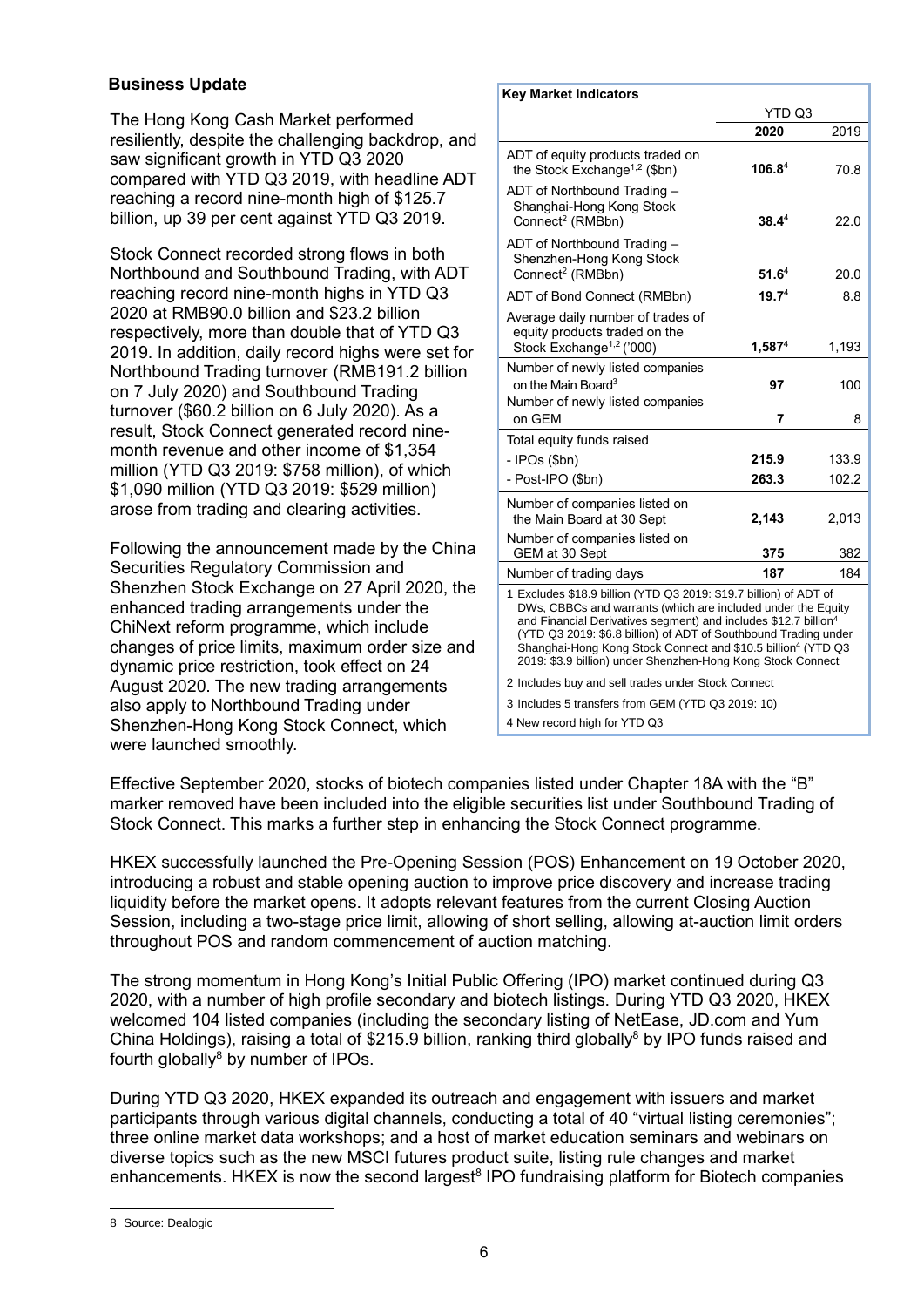in the world and the HKEX Biotech Summit was hosted on 1 September, with the 2020 event attracting a record number of participants and contributors.

ADT of Exchange Traded Products (ETPs), which include Exchange Traded Funds (ETFs) and Leveraged and Inverse Products (L&I Products), increased to \$6.8 billion in YTD Q3 2020 (YTD Q3 2019: \$5.1 billion). In particular, L&I Products continued to deliver strong growth, with ADT more than tripling from \$0.5 billion in YTD Q3 2019 to \$1.7 billion in YTD Q3 2020.

In addition, HKEX's ETP product suite continues to expand. In Q3 2020, HKEX welcomed the listing of the first ETF under master-feeder structure, first four A share L&I Products and first four Hang Seng TECH Index ETFs. On 28 August 2020, the Hang Seng TECH Index ETF achieved a record high first trading day ETF turnover of \$3.0 billion.

On 1 June 2020, HKEX introduced a new spread table and continuous quoting market making obligations to enhance the liquidity of ETPs. In the first four months of launch, the median spreads of ETPs listed in Hong Kong decreased by more than 20 per cent while the top 10 most actively traded ETPs saw their spreads compressed by more than 50 per cent, significantly reducing the cost for investors to trade ETPs.

Bond Connect celebrated its 3rd anniversary on 3 July 2020. Following the announcement made by the People's Bank of China (PBOC) to further enhance the scheme, Bond Connect has implemented the following measures in Q3 2020:

- (i) Since 1 July 2020, Bond Connect Service Fee has been reduced by 20 per cent and 33 per cent for bonds with short and long tenor respectively;
- (ii) Since 21 September 2020, Bond Connect trading hours have been extended to 20:00 from 16:30 (China Standard Time) for transactions settling T+1 and beyond; and
- (iii) Since 24 September 2020, Bond Connect investors are able to select up to three foreign exchange (FX) settlement banks to conduct their currency conversion and FX risk management needs.

In YTD Q3 2020, ADT of Bond Connect reached a new record nine-month high of RMB19.7 billion, more than doubling that of YTD Q3 2019. Trading volume in Q3 2020 also reached a quarterly record high of RMB1,275.3 billion. At 30 September 2020, the overall foreign investor holdings in the China Interbank Bond Market's domestic debt securities rose to RMB2,940 billion and the total number of approved institutional investors increased to 2,171, up 34 per cent and 36 per cent from 31 December 2019 respectively.

On 24 September 2020, FTSE Russell recognised the pace and extent of the recent market reforms, and announced that Chinese Government Bonds will be included in the FTSE World Government Bond Index (WGBI) with inclusion scheduled to start with the October 2021 profiles.

After the announcement of HKEX's Sustainable and Green Exchange (STAGE) in June, work is underway for the formal launch, estimated in November 2020, which will include an online repository of green, social and sustainable bonds and ESG-related ETPs listed on the Stock Exchange.

The Stock Exchange published consultation conclusions since July 2020 on the following topics:

|                                                                       | <b>Consultation</b><br>conclusions | <b>Effective date of</b><br>changes |
|-----------------------------------------------------------------------|------------------------------------|-------------------------------------|
| • Review of Chapter 37 – Debt Issues to Professional Investors Only   | 21 August 2020                     | 1 November 2020                     |
| • Codification of General Waivers and Principles relating to IPOs and |                                    |                                     |
| Listed Issuers and Minor Rule Amendments                              | 28 August 2020                     | 1 October 2020                      |
| Corporate WVR Beneficiaries                                           | 30 October 2020                    | 30 October 2020 <sup>1</sup>        |

1 The changes relate to an addition to grandfathering arrangements for issuers controlled by corporate weighted voting right beneficiaries that seek a secondary listing under Chapter 19C of the Listing Rules and primary listed on certain exchanges on or before publication of the consultation conclusions.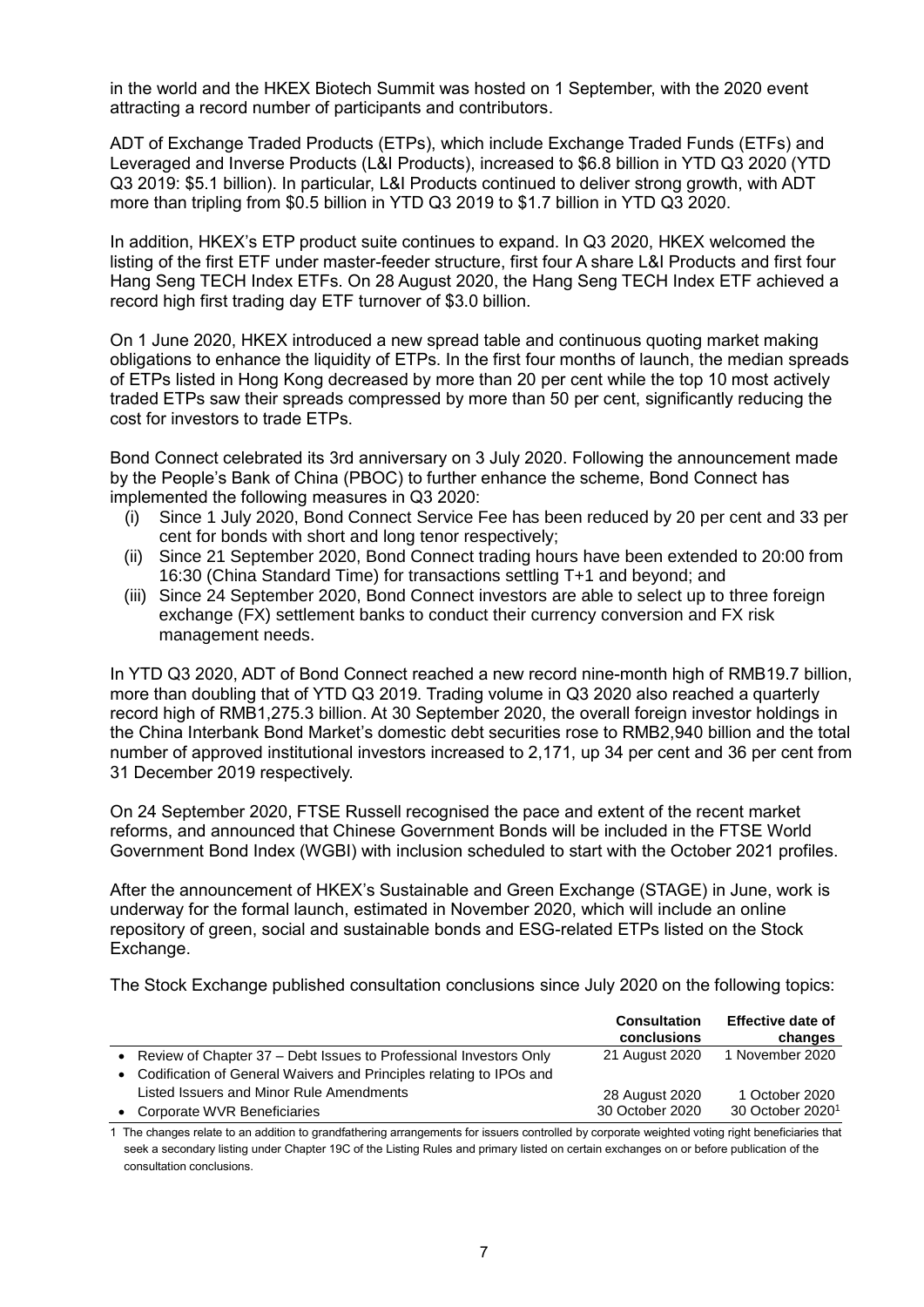In addition, the Stock Exchange published the following guidance materials during Q3 2020:

#### **Guidance materials**

- First bi-annual Listing Division Newsletter covering recent listing developments and upcoming initiatives
- A new module of e-Learning on connected transactions as part of the new e-learning series on the ongoing compliance requirements under the Listing Rules
- "Guidance on Disclosures in Listing Documents and Continuing Obligations under Chapter 37 Debt Issues to Professional Investors Only" to promote disclosure consistency and quality of listing documents, and reminds issuers of their post-listing continuing obligations
- New guidance letter on experience and qualification requirements of a company secretary and two revised guidance letters on (i) corporate governance and ESG for IPO applicants and (ii) liquidity arrangements for issuers seeking to list by introduction where the securities to be listed are already listed on another stock exchange
- Two new Listing Decisions on (i) seeking a prior mandate for the share issuance proposal on a one-off basis and (ii) meeting the requirements under Chapter 17 of the Main Board Listing Rules in relation to a proposal to grant options to a discretionary trust under a share option scheme

### **Equity and Financial Derivatives Segment**

#### **Analysis of Results**

Revenue was up 7 per cent and EBITDA was up 4 per cent compared with YTD Q3 2019 for the segment. Derivatives trading fees of the Futures Exchange decreased by \$87 million or 9 per cent. The decrease was mainly due to a lower proportion of higher fee contracts, including Hang Seng Index (HSI) futures and options, being traded during YTD Q3 2020.

Despite the 4 per cent decrease in ADT, trading fees and trading tariffs of DWs, CBBCs and warrants increased by 9 per cent compared with YTD Q3 2019, attributable to higher trading fees received from new issues of DWs and CBBCs and an 8 per cent increase in the average daily number of trades.

Stock Exchange listing fees increased by 38 per cent, due to the increase in number of newly listed DWs and CBBCs during the period. In particular, the number of newly listed CBBCs reached a nine-month record high of 29,377 in YTD Q3 2020.

Operating expenses increased by 19 per cent due to higher allocated costs of the Listing Division,



2 Excludes trading fees and trading tariffs allocated to the Post Trade segment

reflecting the increase in listing fees from DWs and CBBCs compared with the decrease in listing fees from equities, and license fees payable for MSCI contracts starting from Q3 2020.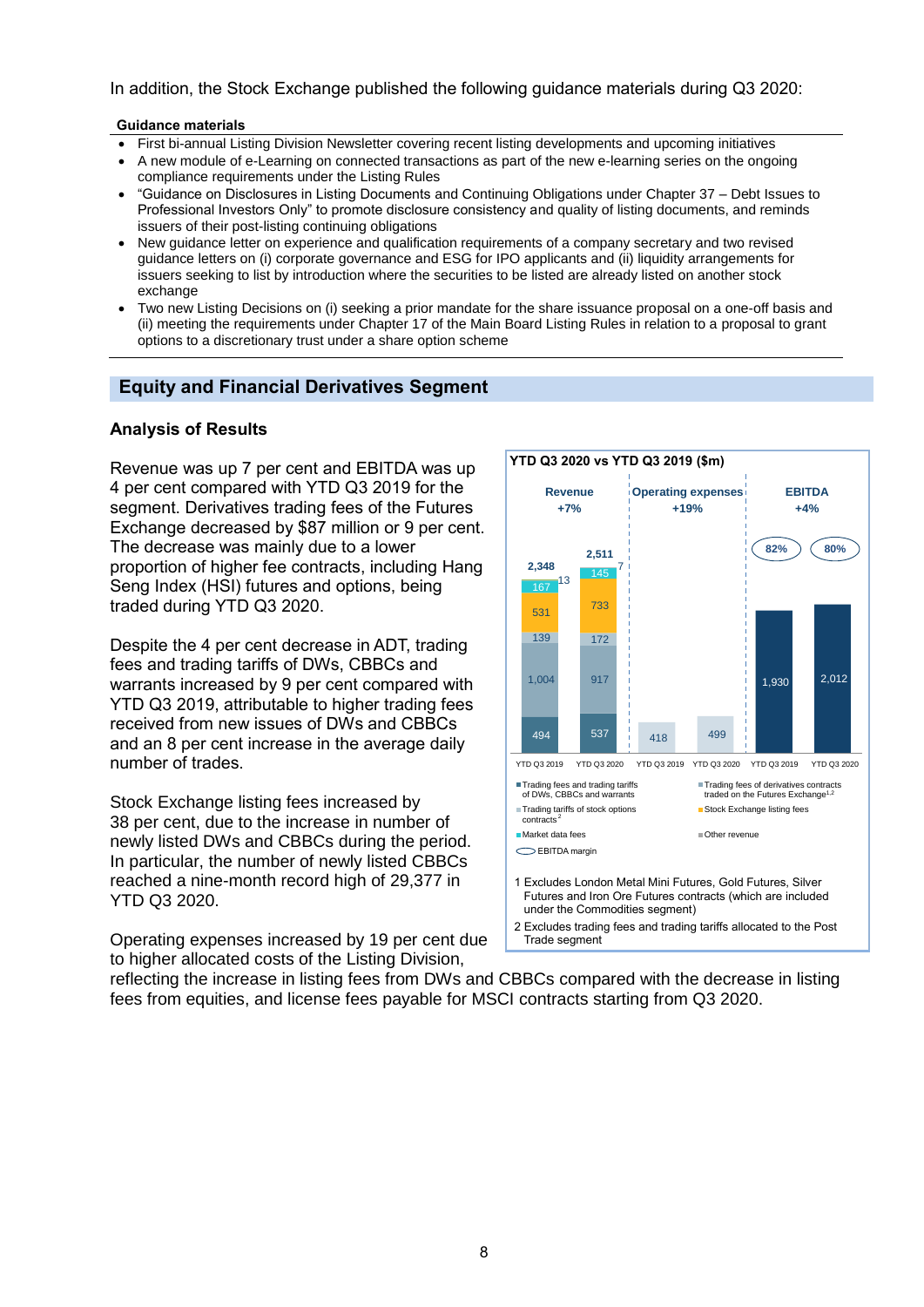$\overline{a}$ 

Trading volume in the After-Hours Trading (T+1) Session continued to grow, with ADV $^{\rm 9}$  reaching 102,684 contracts in YTD Q3 2020, 26 per cent and 18 per cent higher than the full year 2019 and YTD Q3 2019 respectively.

HKEX successfully launched 38 MSCI futures contracts during Q3 2020, which signalled a major step forward in the expansion of HKEX's derivatives product portfolio, and significantly added to the product breadth and depth of the Hong Kong markets. The launch of these contracts also provides access to a suite of new trading and risk management tools strengthening HKEX's unique product ecosystem. The newly introduced futures contracts cover Asia and Emerging Market Indexes with two of them trading in JPY $^{10}$  and one trading in SGD $^{10}$ . These marked the first JPY and SGD derivatives contracts traded on HKEX.

As of 30 September 2020, MSCI suite recorded a total of 125,992 contracts traded since launch and 44,066 contracts in open interest. MSCI Taiwan (USD) Index Futures and MSCI Taiwan Net Total Return (USD) Index Futures were the most active contracts among the 38 MSCI index futures contracts with the following record volume and open interest:

| <b>Key Market Indicators</b>                                                                                                                                                               |              |              |
|--------------------------------------------------------------------------------------------------------------------------------------------------------------------------------------------|--------------|--------------|
|                                                                                                                                                                                            | YTD Q3       |              |
|                                                                                                                                                                                            | 2020         | 2019         |
| ADT of DWs, CBBCs and                                                                                                                                                                      |              |              |
| warrants traded on the Stock                                                                                                                                                               |              |              |
| Exchange (\$bn)                                                                                                                                                                            | 18.9         | 19.7         |
| Average daily number of trades                                                                                                                                                             |              |              |
| of DWs, CBBCs and warrants                                                                                                                                                                 |              |              |
| traded on the Stock Exchange                                                                                                                                                               |              |              |
| (000)                                                                                                                                                                                      | 348          | 321          |
| ADV of derivatives contracts                                                                                                                                                               |              |              |
| traded on the Futures                                                                                                                                                                      |              |              |
| Exchange <sup>1</sup> ('000 contracts)                                                                                                                                                     | 643          | 646          |
| ADV of stock options contracts                                                                                                                                                             |              |              |
| traded on the Stock Exchange                                                                                                                                                               |              |              |
| ('000 contracts)                                                                                                                                                                           | 523          | 464          |
| Number of newly listed DWs                                                                                                                                                                 | 8,903        | 6,999        |
| Number of newly listed CBBCs                                                                                                                                                               | 29,3772      | 19.031       |
| Number of newly listed Inline                                                                                                                                                              |              |              |
| Warrants                                                                                                                                                                                   | 676          | 412          |
| ADV of contracts traded during                                                                                                                                                             |              |              |
| After-Hours Trading (AHT) <sup>1</sup>                                                                                                                                                     |              |              |
| ('000 contracts)                                                                                                                                                                           | $103^2$      | 87           |
| Number of trading days                                                                                                                                                                     | 187          | 184          |
|                                                                                                                                                                                            | At           | At           |
|                                                                                                                                                                                            | 30 Sept 2020 | 30 Sept 2019 |
| Open interest of futures and                                                                                                                                                               |              |              |
| options contracts <sup>1</sup>                                                                                                                                                             |              |              |
| ('000 contracts)                                                                                                                                                                           | 12,026       | 11,280       |
| 1 Excludes London Metal Mini Futures, Gold Futures, Silver<br>Futures and Iron Ore Futures contracts (which are included<br>under the Commodities segment)<br>2 New record high for YTD Q3 |              |              |

|                                    | <b>Single-day Trading Volume</b> |           |             | Open interest |
|------------------------------------|----------------------------------|-----------|-------------|---------------|
|                                    | <b>Date</b>                      | Number of | <b>Date</b> | Number of     |
|                                    | (2020)                           | contracts | (2020)      | contracts     |
| MSCI Taiwan (USD) Index Futures    | 23 Sept                          | 25.918    | 29 Sept     | 48.978        |
| MSCI Taiwan Net Total Return (USD) |                                  |           |             |               |
| <b>Index Futures</b>               | 17 Sept                          | 19.207    | 18 Sept     | 22.092        |

A revision of opening hour and the introduction of pre-market opening period for the MSCI Taiwan (USD) Index Futures and MSCI Taiwan Net Total Return (USD) Index Futures became effective on 28 September 2020, which help investors react to market events and price movements. To allow a broader range of investors to participate in the newly introduced MSCI products, HKEX filed applications to the US Commodity Futures Trading Commission (CFTC) and received certification to allow 28 MSCI futures contracts to be offered and sold to persons in the United States.

RMB<sup>10</sup> currency derivatives volume grew in Q3 2020, with 443,704 USD<sup>10</sup>/CNH<sup>10</sup> Futures contracts traded, a 27 per cent increase from Q2 2020. Over 1.3 million contracts of USD/CNH Futures were traded in YTD Q3 2020, and open interest increased to 25,797 contracts as at 30 September 2020, up 11 per cent from the end of 2019. To further enhance liquidity of USD/CNH Futures in the T+1 Session, five new liquidity providers were recruited.

Trading volume of INR<sup>10</sup> Currency Futures rose by 86 per cent in Q3 2020 from the previous quarter. Growth intensified in the second half of Q3, and trading volume in September 2020 almost

Excludes London Metal Mini Futures, Gold Futures, Silver Futures and Iron Ore Futures contracts (which are included under the Commodities segment)

<sup>10</sup> CNH = Offshore RMB traded outside Mainland China, INR = Indian Rupee, JPY = Japanese Yen, RMB = Renminbi, SGD = Singapore Dollar, USD = United States Dollar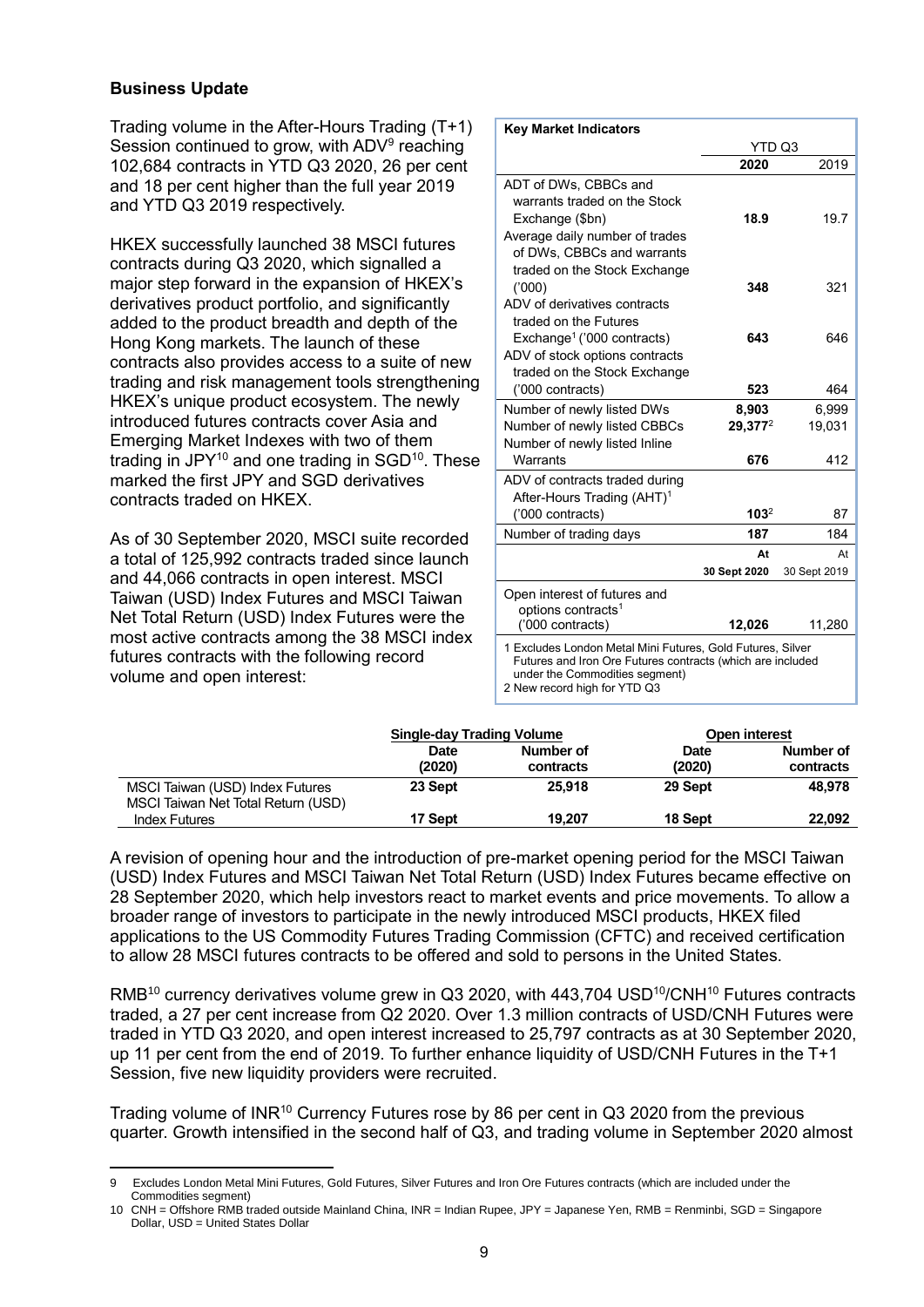doubled the previous month with 23,605 contracts traded. To enable management of risks in longer tenors, four additional contract months (3rd, 4th, 5th and 6th calendar months) were added to INR/USD Futures and INR/CNH Futures on 29 June 2020 and 14 July 2020 respectively.

HKEX hosted its 7th annual RMB Fixed Income and Currency (FIC) Conference on 22 September 2020, in a virtual format with over 1,600 market participants and professionals registered. Speakers and panelists from different segments of the FIC market shared views on the impact of the 2020 market volatility, future developments in the Chinese bond and derivatives markets, and the opportunities for Hong Kong.

As the world's most actively-traded market for structured products, HKEX has been working with market participants to simplify workflow and enhance market efficiency on product issuance. The listing cycle of structured products was shortened from five to three trading days in July 2020. The new listing cycle is another milestone for HKEX to accelerate growth in its structured products market.

#### **Commodities Segment**

#### **Analysis of Results**

Chargeable ADV of metals contracts traded on the LME in YTD Q3 2020 decreased by 5 per cent compared with YTD Q3 2019, as higher volumes in March 2020 were more than offset by decreased volumes during subsequent quarters, as financial users took a "risk-off" approach in response to COVID-19 uncertainty. LME trading fees, however, increased by \$56 million (7 per cent) due to the fee increment effective from 1 January 2020.

Operating expenses increased by 7 per cent due to higher IT maintenance expenses and higher professional fees incurred for strategic projects and operational resilience.

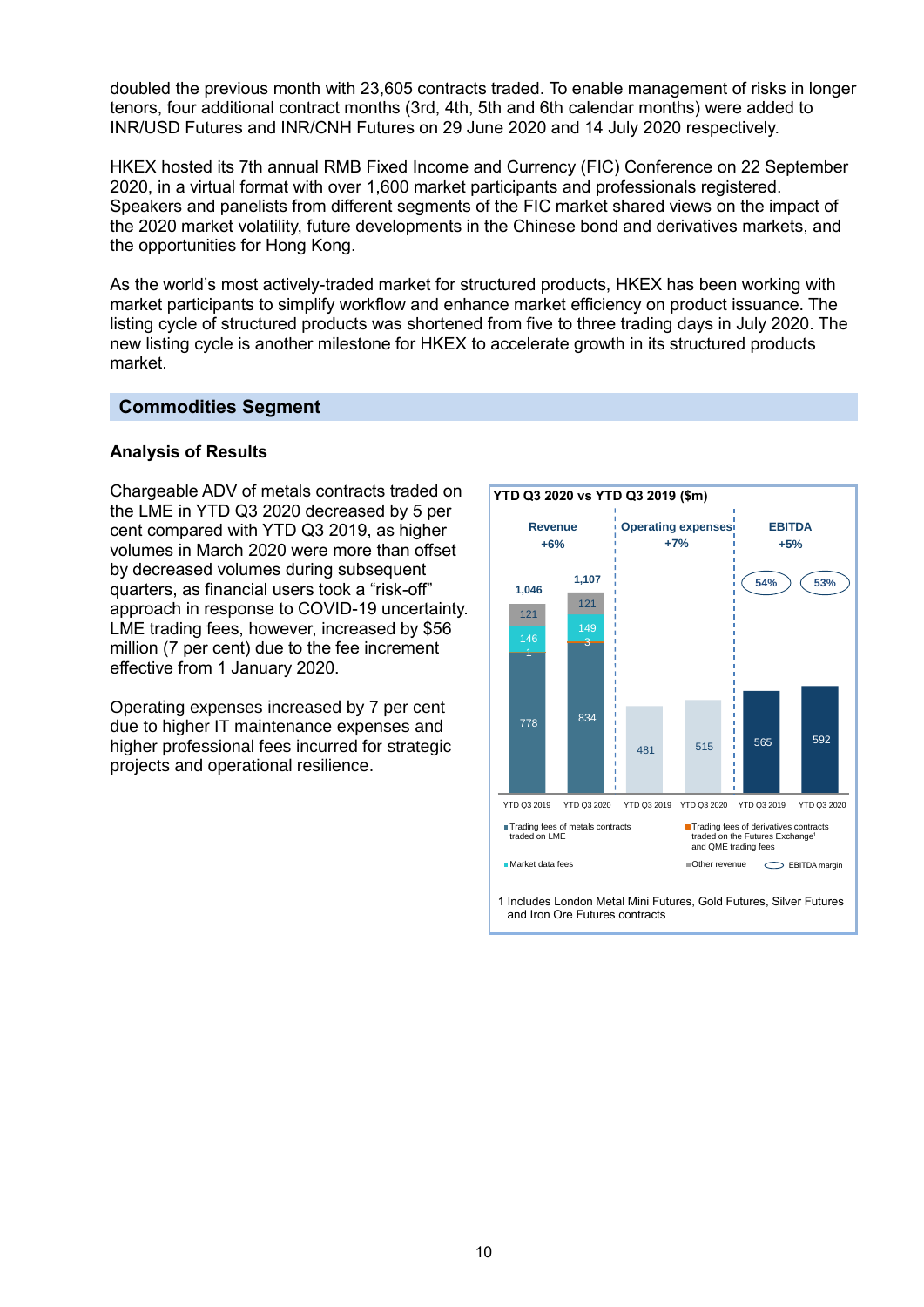The LME demonstrated its resiliency and adaptability throughout the quarter. It maintained its suspension of trading on the LME Ring in response to the threat of COVID-19, and the temporary shift to electronic pricing introduced earlier in the year remained in effect.

In August 2020, the LME issued a discussion paper on sustainability in global metal markets, with a proposed way forward to make metals a cornerstone of a sustainable future. The LME sought feedback on its proposals designed to support the green transition across low carbon production, responsible sourcing, green technology and the circular economy. These proposals include a platform to support voluntary transparency on sustainability criteria (LMEpassport), a spot trading platform for the pricing and trading of sustainable metal, and new contracts for the electric vehicle and recycled economies.

Alongside the sustainability discussion paper, the LME also consulted on the introduction of the LMEpassport. This outlined the planned development of a platform to electronically

| <b>Key Market Indicators</b>             |              |              |
|------------------------------------------|--------------|--------------|
|                                          | YTD Q3       |              |
|                                          | 2020         | 2019         |
| ADV of metals contracts traded on        |              |              |
| the LME ('000 lots)                      |              |              |
| Aluminium                                | 246          | 235          |
| Copper                                   | 132          | 133          |
| <b>Zinc</b>                              | 94           | 111          |
| <b>Nickel</b>                            | 68           | 87           |
| I ead                                    | 43           | 42           |
| Others                                   | 7            | 10           |
| Total chargeable ADV excluding           |              |              |
| Admin Trades <sup>1</sup>                | 590          | 618          |
| Chargeable Admin Trades <sup>1</sup>     | 42           | 45           |
| Non-chargeable Admin Trades <sup>1</sup> |              |              |
| and other non-chargeable trades          | 2            | 45           |
| <b>Total ADV</b>                         | 634          | 708          |
| Number of trading days                   | 190          | 189          |
|                                          | At           | At           |
|                                          | 30 Sept 2020 | 30 Sept 2019 |
| Total futures Market Open Interest       |              |              |
| ('000 lots)                              | 2,001        | 2,217        |
|                                          |              |              |

1 Admin Trades were introduced in 2017 to meet requirements resulting from MiFID II. These trades were not chargeable prior to 1 May 2019, but became chargeable at US\$0.04 per contract thereafter.

record Certificates of Analysis (COA) documentation. The COA are currently mostly paper-based and are widely used across the metals value chain, and the introduction of a central record for metals credentials would deliver operational efficiencies to the market and would allow, on a voluntary basis, other information (including sustainability data) to be attached to metal lots.

The LME continued to work towards pre-trade transparency (PTT) compliance for the inter-office market, and confirmed it will implement the "Systematic Fixed Price Auction" approach, with a target go-live date of 30 November 2020.

The LME is also working on operating its own depository, where LME metal warrants are lodged and stored. The LME will streamline the process, introduce more efficiencies and reduce the cost of operation by revising the workflow of warrant lodgement. Member feedback has been positive and delivery of the service is targeted for Q1 2021.

In Hong Kong, the USD London Metal Mini Futures continued to gain traction, with USD Copper Mini Futures and USD Zinc Mini Futures contracts reaching a daily record volume of 3,050 contracts and 1,010 contracts respectively on 29 September 2020.

In July 2020, an online HKEX Commodities Forum was hosted. The three-day webinar attracted more than 1,000 participants globally, discussing the development of metal markets and opportunities and challenges during the pandemic, and beyond.

QME's trading volume continued strong growth in Q3 2020, reaching a record quarterly high. By 30 September 2020, the number of trading clients has increased to 284, including the first batch of offshore clients. In Q3 2020, QME successfully pilot launched natural gas products, as the first physical trading platform offering energy products in South China. QME also completed the first cross-border transaction and expanded its financing models.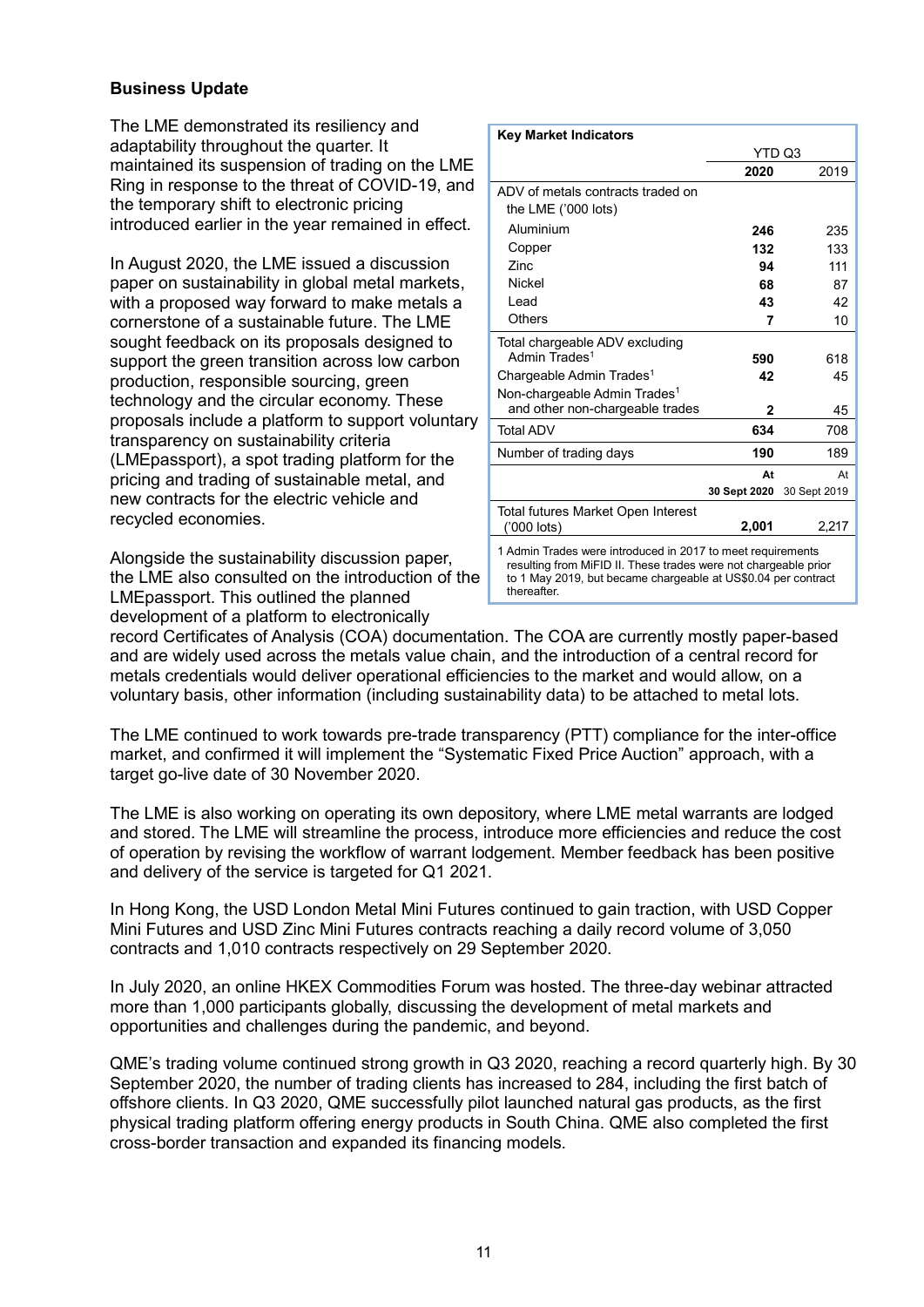#### **Post Trade Segment**

#### **Analysis of Results**

Revenue and other income was up 19 per cent and EBITDA was up 21 per cent compared with YTD Q3 2019. Clearing and settlement fees for the Cash Market and for Settlement Instructions (SIs) increased by 43 per cent and 26 per cent respectively. The increases were primarily driven by a higher number of transactions, and record fees from Stock Connect Northbound Trading of \$572 million (YTD Q3 2019: \$275 million).

Depository, custody and nominee services fees increased by \$78 million (9 per cent), mainly due to higher electronic IPO (e-IPO) service fees and Stock Connect portfolio fees, partly offset by lower scrip fees and stock withdrawal fees.

Other revenue increased by \$89 million, mainly due to an increase in accommodation income arising from HKCC Clearing Participants (CPs)



placing more Euro and Japanese Yen as collateral, and higher interest shortfall collected from LME Clear CPs on collateral, as USD investment return fell below the benchmark interest rate stipulated in the rules of LME Clear.

Net investment income dropped by \$56 million, mainly due to higher interest rebate payable to HKCC and SEOCH Participants for HKD margin collateral effective from 2 September 2019 and lower investment return, partly offset by higher average fund sizes of Clearing House Funds and Margin Funds arising from higher margin requirements per contract.

|                                  | <b>YTD Q3 2020</b>                   |                                          |                     | <b>YTD Q3 2019</b>            |                                   |              |
|----------------------------------|--------------------------------------|------------------------------------------|---------------------|-------------------------------|-----------------------------------|--------------|
|                                  | <b>Margin</b><br><b>Funds</b><br>\$m | Clearing<br>House<br><b>Funds</b><br>\$m | <b>Total</b><br>\$m | Margin<br><b>Funds</b><br>\$m | Clearing<br>House<br>Funds<br>\$m | Total<br>\$m |
| Net investment income from:      |                                      |                                          |                     |                               |                                   |              |
| - Cash and bank deposits         | 1,007                                | 70                                       | 1,077               | 1,028                         | 76                                | 1,104        |
| - Debt securities                | 47                                   |                                          | 47                  | 71                            | $\blacksquare$                    | 71           |
| - Exchange losses                | (5)                                  | ۰                                        | (5)                 | $\overline{\phantom{a}}$      | $\overline{\phantom{a}}$          |              |
| Total net investment income      | 1.049                                | 70                                       | 1.119               | 1.099                         | 76                                | 1,175        |
| Average fund size (\$bn)         | 155.3                                | 16.3                                     | 171.6               | 129.6                         | 13.0                              | 142.6        |
| Annualised net investment return | 0.90%                                | 0.57%                                    | 0.87%               | 1.13%                         | 0.78%                             | 1.10%        |

Operating expenses increased by 8 per cent, reflecting increases in staff costs due to annual payroll adjustments, and higher bank charges arising from increase in number of e-IPO applications.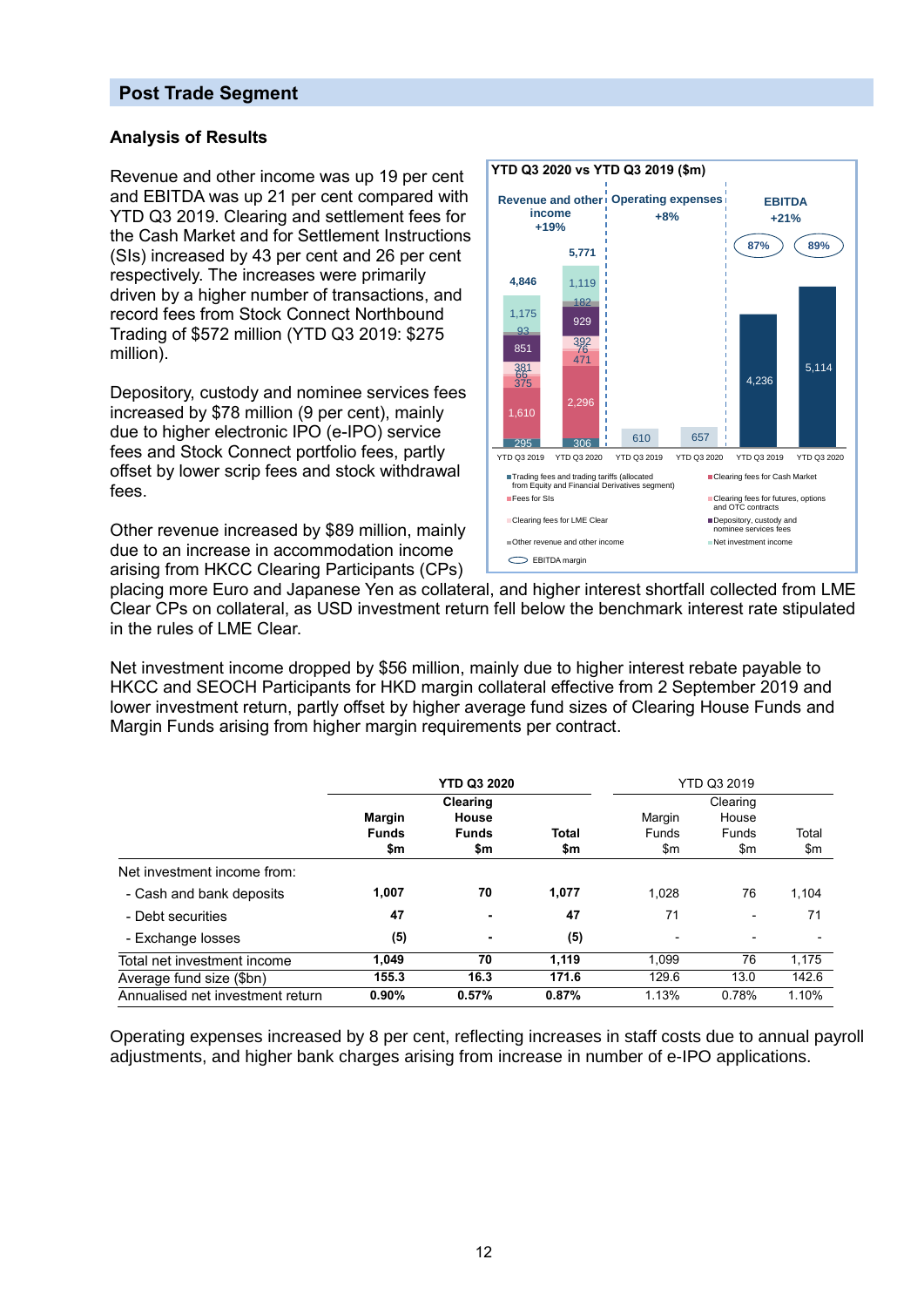With the China A shares weight increase in FTSE Russell Indexes and MSCI China A shares rebalancing, the utilisation of Stock Connect clearing facilities continued to grow, with an 84 per cent increase in average daily value of Northbound SIs in Q3 2020 compared with Q2 2020; and the number of Special Segregated Accounts increased by 16 per cent to 11,101 accounts as at 30 September 2020 (31 December 2019: 9,564). In addition, Northbound portfolio value of A Shares as at 30 September 2020 increased by 32 per cent to RMB1,892 billion compared with 31 December 2019.

HKEX launched the Master Special Segregated Account (Master SPSA) service on 10 July 2020 as an enhancement to the existing SPSA service

| <b>Key Market Indicators</b>                                                                                                                                                |                    |       |  |  |
|-----------------------------------------------------------------------------------------------------------------------------------------------------------------------------|--------------------|-------|--|--|
|                                                                                                                                                                             | YTD Q3             |       |  |  |
|                                                                                                                                                                             | 2020               | 2019  |  |  |
| ADT traded on the Stock<br>Exchange (\$bn)                                                                                                                                  | 125.7 <sup>2</sup> | 90.5  |  |  |
| Average daily number of Stock<br>Exchange trades ('000)                                                                                                                     | $1,935^2$          | 1,514 |  |  |
| Average daily value of SIs (\$bn)                                                                                                                                           | 336.6              | 241.0 |  |  |
| Average daily number of SIs<br>(1000)                                                                                                                                       | 112                | 96    |  |  |
| Chargeable $ADV1$ of metals<br>contracts traded on the LME                                                                                                                  |                    |       |  |  |
| ('000 lots)                                                                                                                                                                 | 590                | 618   |  |  |
| 1 Chargeable ADV excludes Admin Trades (which became<br>chargeable from May 2019 at a lower clearing fee rate of<br>US\$0.02 per contract) and other non-chargeable trades. |                    |       |  |  |
| 2 New record high for YTD Q3                                                                                                                                                |                    |       |  |  |

to support Northbound Trading. This optional service allows pre-trade checking to be conducted at a fund manager, or aggregate level, helping to increase operational efficiencies whilst maintaining the same post trade settlement processes for consistency.

HKSCC has conducted a comprehensive review on its existing buy-in exemption clauses with certain enhancements targeted to be launched in Q4 2020, including the expansion of the scope of contingency situations and removal of buy-in exemption clauses which are no longer applicable after various enhancements to Central Clearing and Settlement System (CCASS).

HKEX completed two initiatives in relation to Large Open Position (LOP) Reporting in September 2020. Leveraging the Secure File Transfer Protocol facility, the Large Open Position Report (LOPR) submission has been fully automated to further enhance client experience. In addition, HKEX rolled out a new surveillance system for LOP and Position Limit monitoring by leveraging on new technology. The modernised surveillance system further strengthens HKEX's surveillance capacity and supports the growth of HKEX's derivatives products.

On 1 September 2020, HKCC and SEOCH enhanced their capital-based position limit (CBPL) policy to provide higher capital efficiency to the market. CPs meeting certain criteria and with appropriate business need are allowed to increase their CBPL by one-third of their existing limits.

OTC Clear's USD/CNH Cross Currency Swaps (CCS) clearing volume during YTD Q3 2020 remained strong, with clearing volume of USD35.6 billion, up 45 per cent compared with YTD Q3 2019. In Q3 2020, the first Interest Rate Swap (IRS) contract benchmarked to the Hong Kong Dollar Overnight Index Average (HONIA) was cleared through OTC Clear, supporting the market adoption of new risk-free reference rates in Hong Kong. In addition, OTC Clear has made significant progress in clearing membership, including the admission of Hua Xia Bank, a PRCincorporated bank, and expanding client membership categories to include sponsored settlement, which provides higher settlement limits for clients clearing CCS.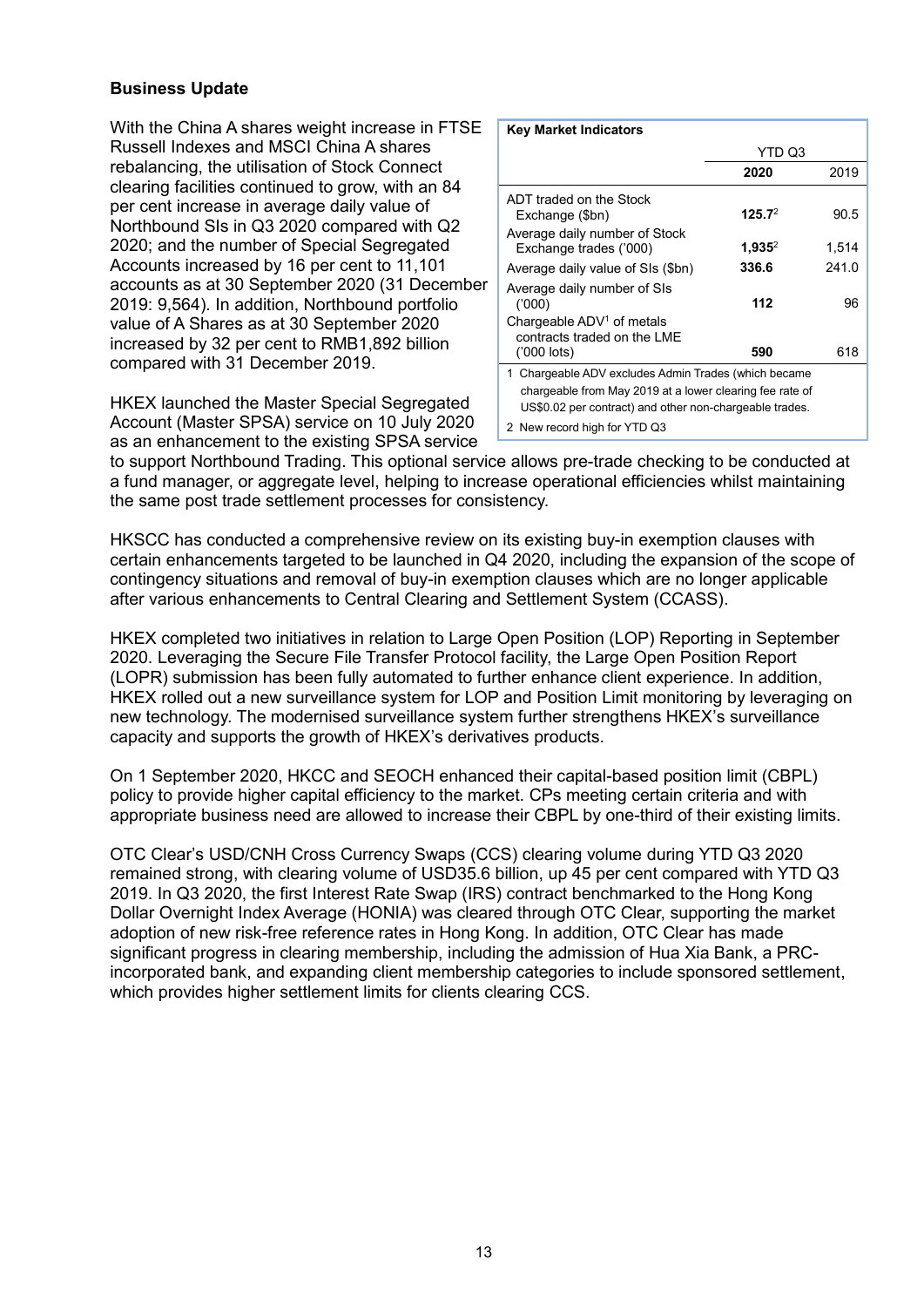### **Technology Segment**

#### **Analysis of Results**

Revenue and other income was up 15 per cent and EBITDA was up 12 per cent compared with YTD Q3 2019. During YTD Q3 2020, network fees rose by 6 per cent due to increased throttle usage of the Orion Central Gateway and China Connect Central Gateway by Exchange Participants, partly offset by lower fees from sale of new throttles.

Hosting services fees rose by 23 per cent, compared with YTD Q3 2019, due to organic growth from both new customer subscriptions and increased usage by existing customers.

Other revenue of \$40 million in YTD Q3 2020 mainly represented IT service income generated by BayConnect, a 51 per cent subsidiary acquired in June 2019.



Operating expenses increased primarily due to inclusion of operating expenses of BayConnect.

#### **Business Update**

During YTD Q3 2020, despite the market volatility, and the need for adaptable and flexible working arrangement, all of HKEX's major trading, clearing, settlement and market data dissemination systems for the Cash, Derivatives and Commodities Markets continued to perform robustly.

#### **Corporate Items**

"Corporate Items" is not a business segment but comprises central income (including net investment income of Corporate Funds), the cost of central support functions that provide services to all operating segments and other costs not directly related to any operating segments.

|                                              | <b>YTD Q3 2020</b><br>\$m | YTD Q3 2019<br>\$m |
|----------------------------------------------|---------------------------|--------------------|
| Revenue and other income                     |                           |                    |
| Net investment income                        | 364                       | 981                |
| HKEX Foundation donation income <sup>3</sup> | 34                        |                    |
| <b>Others</b>                                | 5                         | 18                 |
| Total                                        | 403                       | 999                |
| <b>Operating expenses</b>                    | (892)                     | (779)              |
| <b>EBITDA</b>                                | (489)                     | 220                |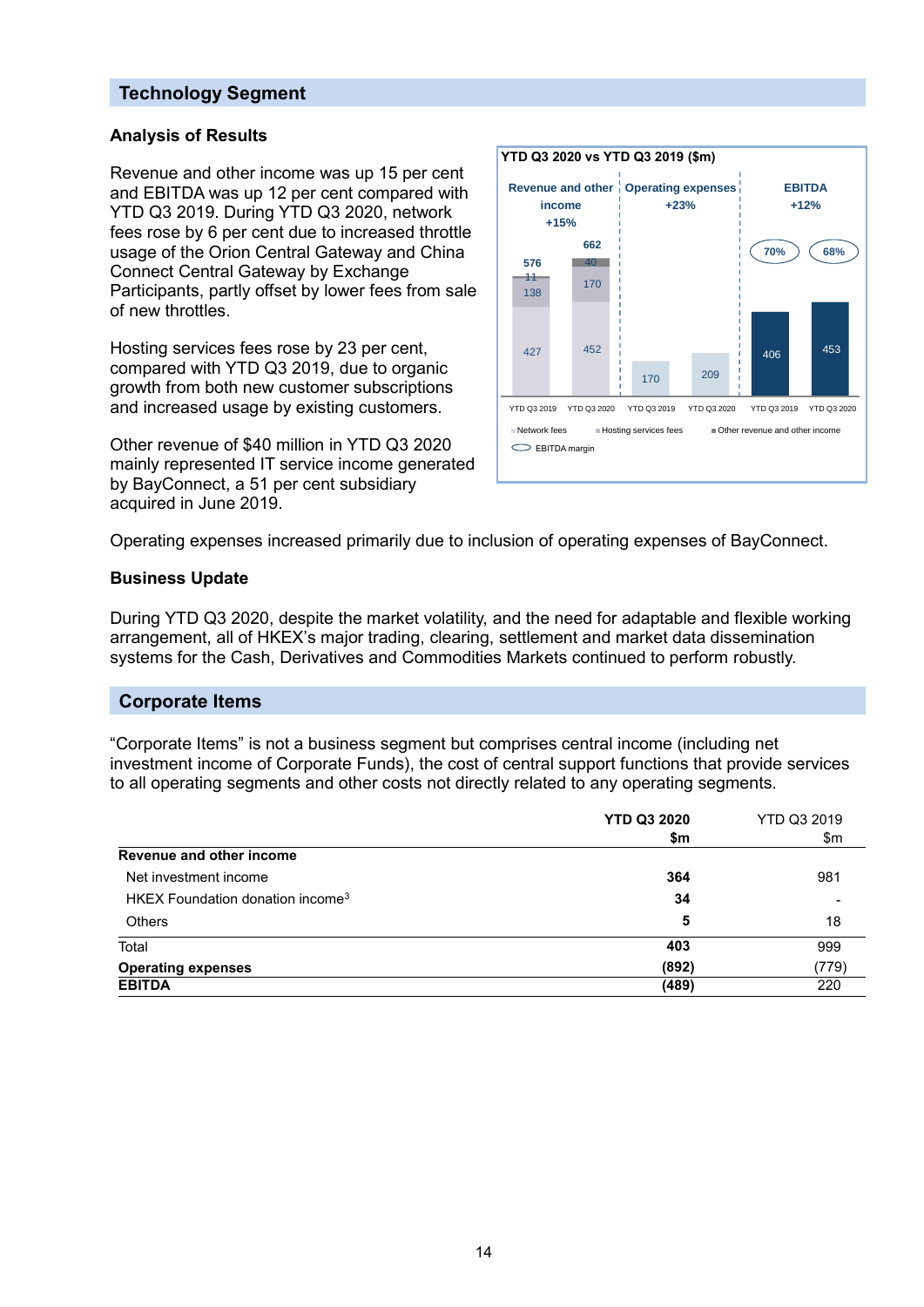#### **Analysis of Results**

The analysis of net investment income of Corporate Funds is as follows:

|                                  | <b>YTD Q3 2020</b><br>\$m | YTD Q3 2019<br>\$m |
|----------------------------------|---------------------------|--------------------|
| Net investment income from:      |                           |                    |
| - Collective investment schemes  | 71                        | 643                |
| - Cash and bank deposits         | 325                       | 320                |
| - Debt securities                |                           | 6                  |
| - Exchange (losses)/gains        | (32)                      | 12                 |
| Total net investment income      | 364                       | 981                |
| Average fund size (\$bn)         | 30.2                      | 27.8               |
| Annualised net investment return | 1.60%                     | 4.71%              |

Net investment income of Corporate Funds fell \$617 million compared with YTD Q3 2019, principally due to the lower fair value gains on collective investment schemes, reflecting market performance.

The fair value change on collective investment schemes in YTD Q3 2020 versus YTD Q3 2019 mainly came from funds invested in public equities (YTD Q3 2020: losses of \$145 million, YTD Q3 2019: gains of \$306 million) and multi-sector fixed income (YTD Q3 2020: gains of \$22 million, YTD Q3 2019: gains of \$125 million) asset classes. As the valuation of the collective investment schemes reflects movements in market prices, fair value gains or losses may fluctuate or reverse until the investments are sold.

At 30 September 2020, the amounts invested in collective investment schemes amounted to \$7.0 billion, a decrease of 25 per cent against 31 December 2019, reflecting a net redemption of \$2.4 billion made during YTD Q3 2020 and fair value gains of \$71 million. Further details of the amounts invested in collective investment schemes are as follows:

| <b>Asset class</b>                                              | At<br>30 Sept 2020<br>\$m | At<br>31 Dec 2019<br>\$m | Change |
|-----------------------------------------------------------------|---------------------------|--------------------------|--------|
| <b>Public Equities</b>                                          | 1,460                     | 2,440                    | (40%)  |
| Absolute Return                                                 | 1,818                     | 1,604                    | 13%    |
| Multi-Sector Fixed Income                                       | 2,078                     | 2,583                    | (20%)  |
| US Government Bonds and Mortgage-backed Securities <sup>1</sup> | 1,681                     | 2,716                    | (38%)  |
| Total                                                           | 7,037                     | 9,343                    | (25%)  |

1 Includes \$768 million (31 December 2019: \$Nil) invested in money market funds

Operating expenses increased by 15 per cent against YTD Q3 2019 due to increased staff costs from annual payroll adjustments, and \$57 million of charitable expenses $^3$  incurred by <code>HKEX</code> Foundation.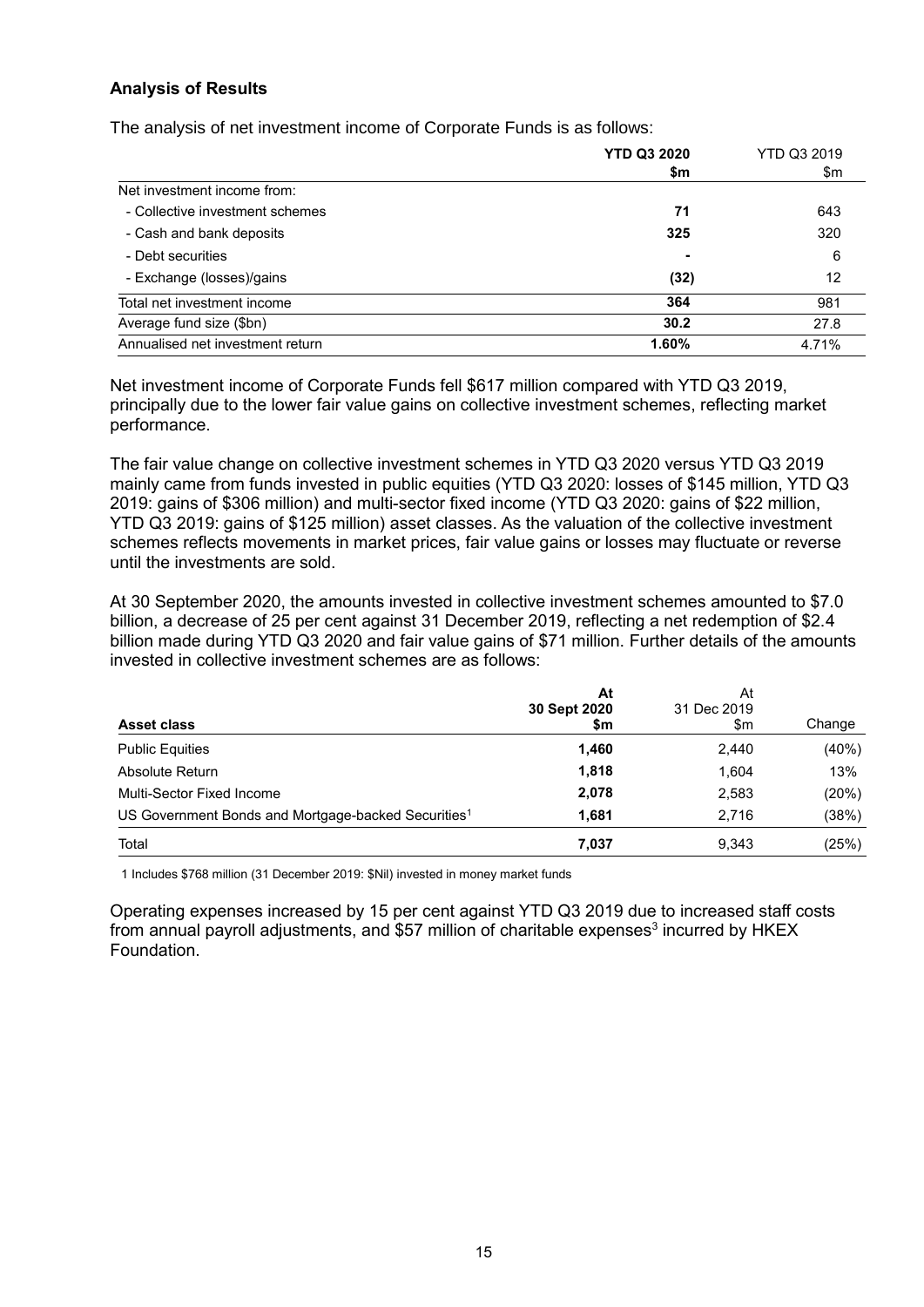# **FINANCIAL REVIEW**

#### **Financial Assets and Financial Liabilities of Margin Funds and Clearing House Funds**

Margin Fund deposits of \$165.6 billion at 30 September 2020 were \$23.1 billion higher than at 31 December 2019 (\$142.5 billion). This was due to an increase in Mainland security and settlement deposits from HKSCC CPs attributable to the increase in Northbound Stock Connect Trading, increased contributions required from SEOCH and HKCC CPs due to higher margin requirements per contract and higher open interest of outstanding contracts, and increased contributions from OTC Clear members for increased clearing activities. Clearing House Fund contributions rose from \$14.4 billion at 31 December 2019 to \$15.7 billion at 30 September 2020 due to higher contributions required from members of LME Clear in response to changes in risk exposures. Funds received were invested in cash and cash equivalents and financial assets.

#### **Capital Expenditure and Commitments**

During YTD Q3 2020, the Group incurred capital expenditure<sup>11</sup> of \$845 million (YTD Q3 2019: \$622 million) mainly related to the development and upgrade of various trading and clearing systems, and the relocation of Chinachem secondary data centre (CES DC). The Group's capital expenditure commitments at 30 September 2020, including those authorised by the Board but not yet contracted for, amounted to \$1,045 million (31 December 2019: \$1,217 million). They were mainly related to the development and upgrade of IT systems including the cash, derivatives and commodities trading and clearing systems (notably the Next Generation Post Trade systems), and the setup of the new secondary data centre to replace CES DC.

#### **Contingent Liabilities**

At 30 September 2020, there were no significant changes in the Group's contingent liabilities compared with 31 December 2019.

#### **Pledges of Assets**

Securities, gold bullion and warrants were held by LME Clear as non-cash collateral for margins posted by its CPs and collateral in respect of its interest in overnight triparty reverse repurchase agreements, which together amounted to \$86,420 million at 30 September 2020 (31 December 2019: \$83,964 million). This non-cash collateral, which was not recorded on the condensed consolidated statement of financial position of the Group, together with certain financial assets amounting to \$4,046 million at 30 September 2020 (31 December 2019: \$3,692 million) have been re-pledged to LME Clear's investment agent and custodian banks under first floating charge and security arrangements for the settlement and depository services they provide in respect of the collateral and investments held. The first floating charge could convert to a fixed charge in the event of contract termination, or default or insolvency of LME Clear.

#### **Changes since 31 December 2019**

There were no other significant changes in the Group's financial position or from the information disclosed under Management Discussion and Analysis in the annual report for the year ended 31 December 2019.

It is the Group's practice to declare a dividend only at the half-year and year-end and no dividend will be proposed for Q3 2020 (Q3 2019: \$Nil).

#### **Review of Financial Statements**

 $\overline{a}$ 

The Audit Committee has reviewed the Group's Unaudited Condensed Consolidated Financial Statements for YTD Q3 2020.

<sup>11</sup> Capital expenditure excludes right-of-use assets recognised under HKFRS 16: Leases.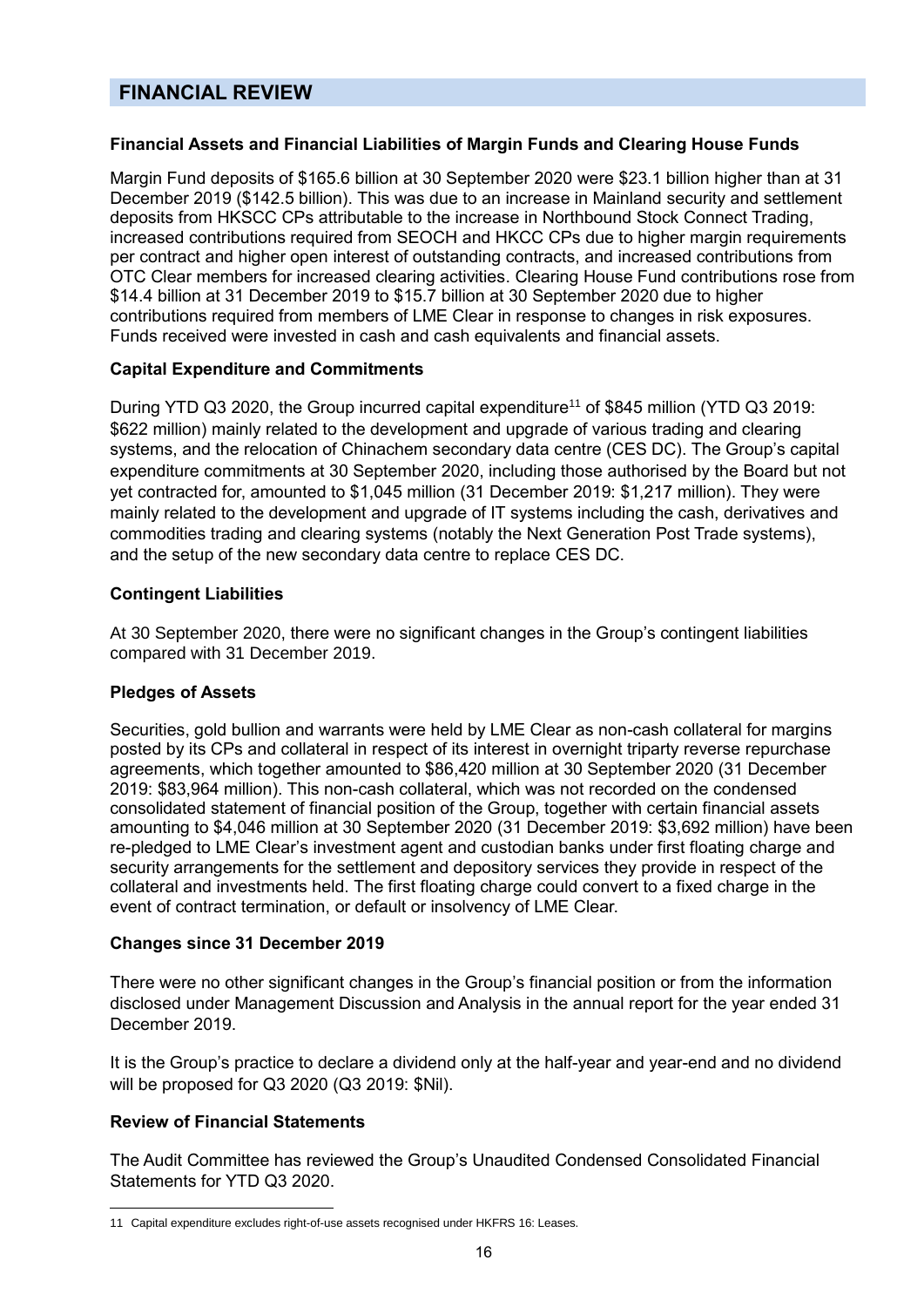# **CONDENSED CONSOLIDATED INCOME STATEMENT (UNAUDITED)**

|                                                  | Nine months<br>ended | Nine months<br>ended | Three months<br>ended | Three months<br>ended |
|--------------------------------------------------|----------------------|----------------------|-----------------------|-----------------------|
|                                                  | 30 Sept 2020<br>\$m  | 30 Sept 2019<br>\$m  | 30 Sept 2020<br>\$m   | 30 Sept 2019<br>\$m   |
| Trading fees and trading tariffs                 | 5,245                | 4,309                | 1,915                 | 1,369                 |
| Stock Exchange listing fees                      | 1,427                | 1,241                | 499                   | 394                   |
| Clearing and settlement fees                     | 3,235                | 2,432                | 1,245                 | 777                   |
| Depository, custody and nominee services fees    | 929                  | 851                  | 378                   | 276                   |
| Market data fees                                 | 711                  | 692                  | 239                   | 231                   |
| Other revenue                                    | 1,018                | 874                  | 350                   | 297                   |
| <b>REVENUE</b>                                   | 12,565               | 10,399               | 4,626                 | 3,344                 |
| Net investment income                            | 1,483                | 2,156                | 645                   | 637                   |
| Sundry income                                    | 43                   | 10                   | 38                    | 6                     |
| <b>REVENUE AND OTHER INCOME</b>                  | 14,091               | 12,565               | 5,309                 | 3,987                 |
| <b>OPERATING EXPENSES</b>                        |                      |                      |                       |                       |
| Staff costs and related expenses                 | (2, 150)             | (1, 977)             | (752)                 | (649)                 |
| IT and computer maintenance expenses             | (465)                | (422)                | (150)                 | (144)                 |
| Premises expenses                                | (91)                 | (96)                 | (32)                  | (32)                  |
| Product marketing and promotion expenses         | (34)                 | (40)                 | (17)                  | (11)                  |
| Professional fees                                | (95)                 | (58)                 | (29)                  | (21)                  |
| Other operating expenses                         | (373)                | (309)                | (152)                 | (92)                  |
|                                                  | (3, 208)             | (2,902)              | (1, 132)              | (949)                 |
| <b>EBITDA</b>                                    | 10,883               | 9,663                | 4,177                 | 3,038                 |
| Depreciation and amortisation                    | (827)                | (766)                | (282)                 | (271)                 |
| <b>OPERATING PROFIT</b>                          | 10,056               | 8,897                | 3,895                 | 2,767                 |
| Costs relating to proposed combination with LSEG |                      | (130)                |                       | (130)                 |
| Finance costs                                    | (139)                | (129)                | (43)                  | (43)                  |
| Share of profits less losses of joint ventures   | 54                   | 17                   | 15                    | 11                    |
| <b>PROFIT BEFORE TAXATION</b>                    | 9,971                | 8,655                | 3,867                 | 2,605                 |
| <b>TAXATION</b>                                  | (1, 398)             | (1, 247)             | (528)                 | (400)                 |
| <b>PROFIT FOR THE PERIOD</b>                     | 8,573                | 7,408                | 3,339                 | 2,205                 |
| PROFIT/(LOSS) ATTRIBUTABLE TO:                   |                      |                      |                       |                       |
| - Shareholders of HKEX                           | 8,580                | 7,412                | 3,347                 | 2,207                 |
| - Non-controlling interests                      | (7)                  | (4)                  | (8)                   | (2)                   |
| PROFIT FOR THE PERIOD                            | 8,573                | 7,408                | 3,339                 | 2,205                 |
| Basic earnings per share                         | \$6.80               | \$5.92               | \$2.65                | \$1.76                |
| Diluted earnings per share                       | \$6.78               | \$5.91               | \$2.64                | \$1.75                |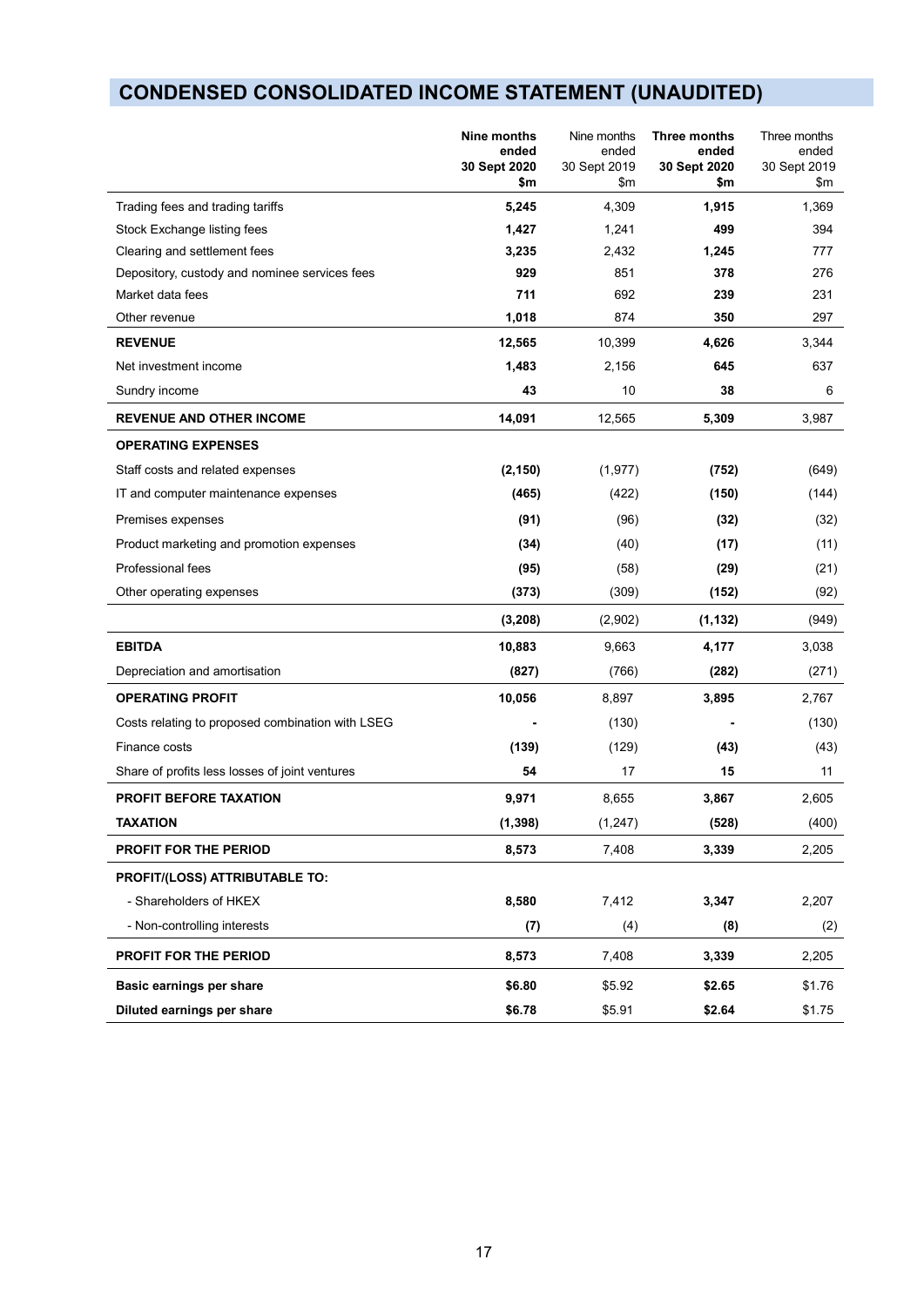# **CONDENSED CONSOLIDATED STATEMENT OF COMPREHENSIVE INCOME (UNAUDITED)**

|                                                                                   | Nine months<br>ended<br>30 Sept 2020<br>\$m | Nine months<br>ended<br>30 Sept 2019<br>\$m | Three months<br>ended<br>30 Sept 2020<br>\$m | Three months<br>ended<br>30 Sept 2019<br>\$m |
|-----------------------------------------------------------------------------------|---------------------------------------------|---------------------------------------------|----------------------------------------------|----------------------------------------------|
| <b>PROFIT FOR THE PERIOD</b>                                                      | 8,573                                       | 7,408                                       | 3,339                                        | 2,205                                        |
| <b>OTHER COMPREHENSIVE INCOME</b>                                                 |                                             |                                             |                                              |                                              |
| Items that may be reclassified subsequently to<br>profit or loss:                 |                                             |                                             |                                              |                                              |
| Currency translation differences of foreign                                       |                                             |                                             |                                              |                                              |
| subsidiaries                                                                      | (65)                                        | 12                                          | 27                                           | 47                                           |
| Cash flow hedges                                                                  | (4)                                         | (3)                                         | 3                                            | (1)                                          |
| Changes in fair value of financial assets<br>measured at fair value through other |                                             |                                             |                                              |                                              |
| comprehensive income                                                              | 13                                          | 7                                           | 6                                            | 4                                            |
| <b>OTHER COMPREHENSIVE INCOME</b>                                                 | (56)                                        | 16                                          | 36                                           | 50                                           |
| <b>TOTAL COMPREHENSIVE INCOME</b>                                                 | 8,517                                       | 7,424                                       | 3,375                                        | 2,255                                        |
| <b>TOTAL COMPREHENSIVE INCOME</b><br><b>ATTRIBUTABLE TO:</b>                      |                                             |                                             |                                              |                                              |
| - Shareholders of HKEX                                                            | 8,521                                       | 7,430                                       | 3,377                                        | 2,262                                        |
| - Non-controlling interests                                                       | (4)                                         | (6)                                         | (2)                                          | (7)                                          |
| <b>TOTAL COMPREHENSIVE INCOME</b>                                                 | 8,517                                       | 7,424                                       | 3,375                                        | 2,255                                        |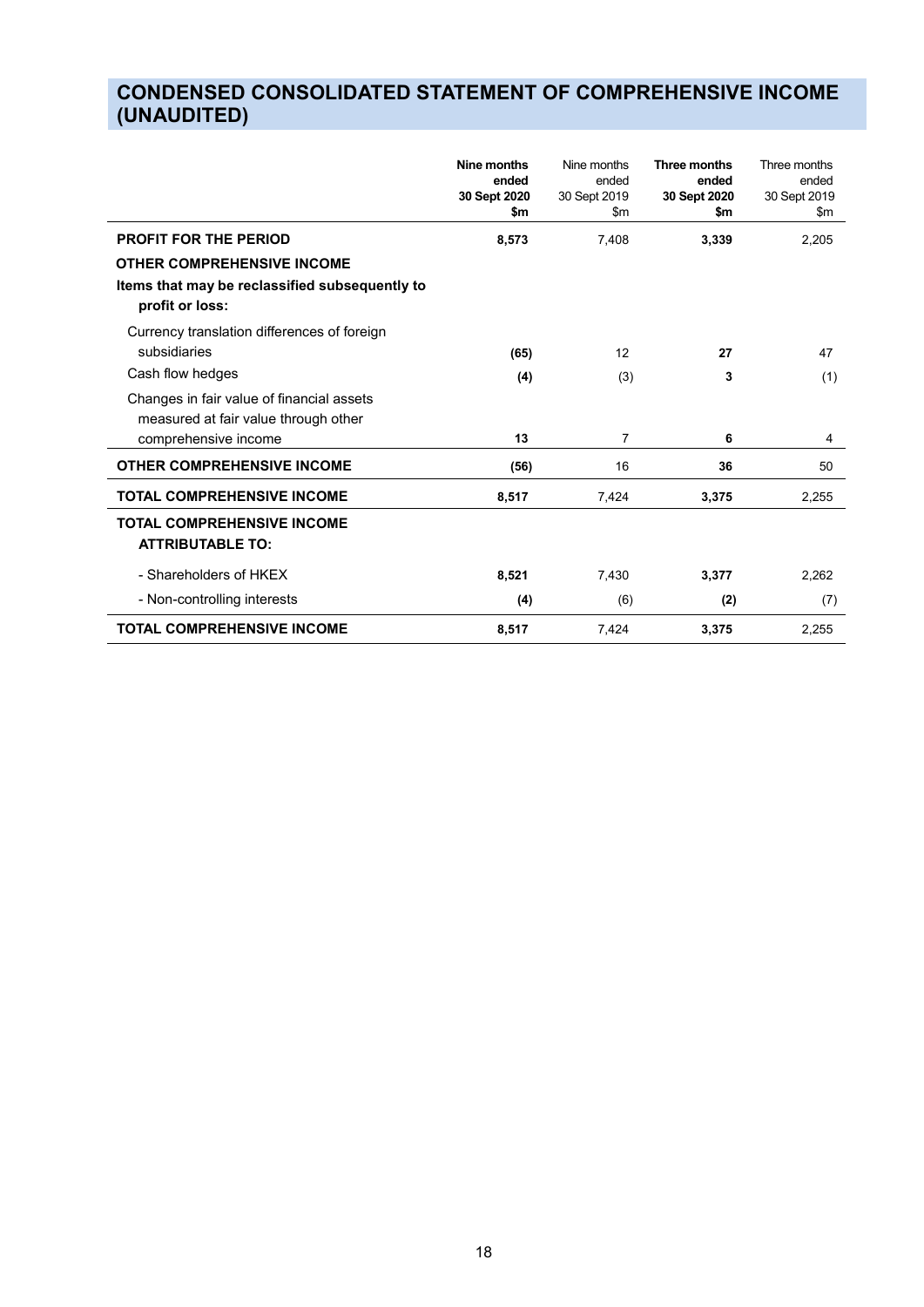# **CONDENSED CONSOLIDATED STATEMENT OF FINANCIAL POSITION (UNAUDITED)**

|                                                                                                       | At 30 Sept 2020   |             | At 31 Dec 2019    |                          |             |                   |
|-------------------------------------------------------------------------------------------------------|-------------------|-------------|-------------------|--------------------------|-------------|-------------------|
|                                                                                                       | <b>Current</b>    | Non-current | Total             | Current                  | Non-current | Total             |
|                                                                                                       | \$m               | \$m         | \$m               | \$m                      | \$m         | \$m               |
| <b>ASSETS</b>                                                                                         |                   |             |                   |                          |             |                   |
| Cash and cash equivalents                                                                             | 123,643           |             | 123,643           | 128,152                  |             | 128,152           |
| Financial assets measured at fair value<br>through profit or loss                                     | 66,885            | 614         | 67,499            | 56,729                   | 672         | 57,401            |
| Financial assets measured at fair value<br>through other comprehensive income                         | 5,054             |             | 5,054             | 4,569                    |             | 4,569             |
| Financial assets measured at amortised cost                                                           | 64,932            | 284         | 65,216            | 39,954                   | 718         | 40,672            |
| Accounts receivable, prepayments and deposits                                                         | 31,695            | 21          | 31,716            | 25,791                   | 21          | 25,812            |
| Interests in joint ventures                                                                           | $\blacksquare$    | 149         | 149               | $\overline{\phantom{a}}$ | 95          | 95                |
| Goodwill and other intangible assets                                                                  |                   | 18,569      | 18,569            |                          | 18,378      | 18,378            |
| <b>Fixed assets</b>                                                                                   |                   | 1,558       | 1,558             |                          | 1,589       | 1,589             |
| Right-of-use assets                                                                                   |                   | 2,268       | 2,268             |                          | 2,366       | 2,366             |
| Deferred tax assets                                                                                   |                   | 29          | 29                |                          | 17          | 17                |
| <b>Total assets</b>                                                                                   | 292,209           | 23,492      | 315,701           | 255,195                  | 23,856      | 279,051           |
| <b>LIABILITIES AND EQUITY</b>                                                                         |                   |             |                   |                          |             |                   |
| Liabilities                                                                                           |                   |             |                   |                          |             |                   |
| Financial liabilities at fair value through profit or loss                                            | 60,247            |             | 60,247            | 48,008                   |             | 48,008            |
| Margin deposits, Mainland security and<br>settlement deposits, and cash collateral from<br><b>CPs</b> |                   |             |                   |                          |             |                   |
| Accounts payable, accruals and other liabilities                                                      | 165,574<br>21,857 |             | 165,574<br>21,857 | 142,536<br>22,447        |             | 142,536<br>22,447 |
| Deferred revenue                                                                                      | 446               | 378         | 824               | 1,033                    | 403         | 1,436             |
| Taxation payable                                                                                      | 1,292             |             | 1,292             | 1,760                    |             | 1,760             |
| Other financial liabilities                                                                           | 43                |             | 43                | 59                       |             | 59                |
|                                                                                                       | 15,731            | ٠           | 15,731            | 14,394                   | ÷           | 14,394            |
| CPs' contributions to Clearing House Funds<br>Lease liabilities                                       | 307               | 2,119       | 2,426             | 272                      | 2,234       | 2,506             |
| <b>Borrowings</b>                                                                                     | 340               | 82          | 422               | 338                      | 80          | 418               |
| Provisions                                                                                            | 125               | 106         | 231               | 90                       | 104         | 194               |
| Deferred tax liabilities                                                                              |                   | 851         | 851               |                          | 792         | 792               |
| <b>Total liabilities</b>                                                                              | 265,962           | 3,536       | 269,498           | 230,937                  | 3,613       | 234,550           |
| <b>Equity</b>                                                                                         |                   |             |                   |                          |             |                   |
| Share capital                                                                                         |                   |             | 31,887            |                          |             | 30,449            |
| Shares held for Share Award Scheme                                                                    |                   |             | (776)             |                          |             | (770)             |
| Employee share-based compensation reserve                                                             |                   |             | 431               |                          |             | 250               |
| Hedging and revaluation reserves                                                                      |                   |             | 12                |                          |             | 3                 |
| Exchange reserve                                                                                      |                   |             | (249)             |                          |             | (181)             |
| Designated reserves                                                                                   |                   |             | 628               |                          |             | 587               |
| Reserve relating to written put options to non-<br>controlling interests                              |                   |             | (369)             |                          |             | (369)             |
| Retained earnings                                                                                     |                   |             | 14,315            |                          |             | 14,204            |
| Equity attributable to shareholders of HKEX                                                           |                   |             | 45,879            |                          |             | 44,173            |
| Non-controlling interests                                                                             |                   |             | 324               |                          |             | 328               |
| <b>Total equity</b>                                                                                   |                   |             | 46,203            |                          |             | 44,501            |
| <b>Total liabilities and equity</b>                                                                   |                   |             | 315,701           |                          |             | 279,051           |
| <b>Net current assets</b>                                                                             |                   |             | 26,247            |                          |             | 24,258            |